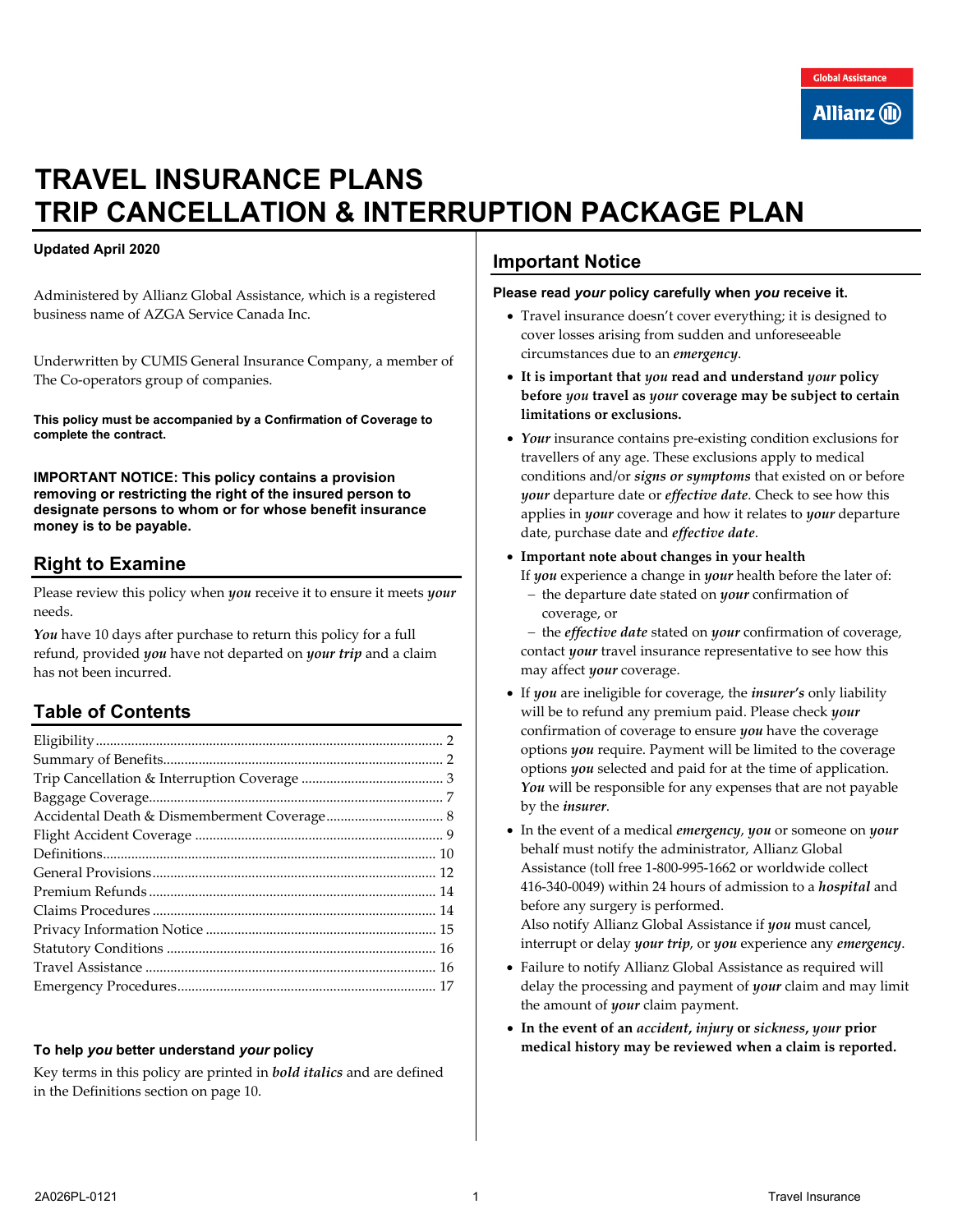#### **What am I covered for?**

To find out what *your* coverage is, please refer to *your* confirmation of coverage and read the section titled Covered Benefits.

#### **What is not covered?**

Travel insurance does not cover everything. *Your* policy has exclusions, conditions and limitations. *You* should read *your* policy carefully when *you* receive it, so that *you* are aware of, and understand, the limits of *your* coverage.

#### **Are the costs of my trip arrangements covered?**

The costs of *your* travel arrangements are covered when you purchase Trip Cancellation & Interruption Coverage. Details of *your* coverage are shown in *your* confirmation of coverage.

The benefits payable under this policy are limited to pre-paid travel costs that are non-refundable and/or non-transferable, to a maximum of the sum insured as indicated on *your* confirmation of coverage. *You* may ask *your travel supplier* or agent for details about *your* nonrefundable travel costs.

The non-refundable amount will be assessed on the date the Covered Reason (reason for cancellation) occurred, regardless of the date *you* actually cancelled *your trip* with *your* travel insurance representative.

#### **How do I make a claim?**

Notify Allianz Global Assistance as soon as possible in the event of an *emergency*.

To submit a claim under this policy, *you* will need to send a completed claim form (with all original bills and receipts from commercial organizations attached) to Allianz Global Assistance. Please take care in filling out the form, as any missing information may cause delay. See Claims Procedures on page [14](#page-13-1) for details.

#### **What if my travel plans change?**

If *your* travel plans change, this may affect *your* travel insurance policy. Please call *your* travel insurance representative or Allianz Global Assistance to make any changes to *your* insurance.

#### **I want to stay longer. Can I extend my coverage?**

Yes, *you* can, subject to policy terms and conditions. Just call *your* travel insurance representative or Allianz Global Assistance (during business hours) before coverage under *your* current policy expires. See Extending Your Trip on page [13](#page-12-0) for details.

#### **Travel Assistance**

Allianz Global Assistance will use its best efforts to provide assistance for a medical *emergency* arising anywhere in the world. However, Allianz Global Assistance, the *insurer*, and their agents will not be responsible for the availability, quantity, quality, or results of any medical *treatment* received, or for the failure of any person to provide or obtain medical services.

#### **Extended Absence from Canada**

The provincial and territorial government health insurance plans limit the time a person can be out of Canada and still remain eligible for coverage. Check *your* province or territory's health insurance plan for details.

# <span id="page-1-0"></span>**Eligibility**

**To be eligible for a Trip Cancellation & Interruption Package Plan**  *you* **must**:

- a) be at least 15 days old; and
- b) be:
	- i. a *Canadian resident*; or
	- ii. travelling through Canada; or
	- iii. visiting Canada during *your trip*.

## **Insuring Agreement**

In consideration of the application for insurance and payment of the appropriate premium, and subject to the terms, conditions, limitations, exclusions and other provisions of this policy, the *insurer* will pay the *reasonable and customary* costs for eligible expenses incurred during the *policy period*, up to the amounts specified in this policy, in excess of any *deductible* and the amount allowed and/or paid for by any other insurance plan(s).

Payment is limited to the amounts specified under each coverage option. Some benefits are subject to advance approval by Allianz Global Assistance.

*You* will be responsible for any expenses that are not payable by the *insurer.*

## <span id="page-1-1"></span>**Summary of Benefits**

| Limits                                                |
|-------------------------------------------------------|
| Trip Cancellation & Interruption Package Plan         |
| Includes:                                             |
| Trip Cancellation & Interruption Coverage             |
|                                                       |
| After Departure - Transportation unlimited            |
| After Departure - Other eligible expenses sum insured |
| Refer to page 3 for details of coverage               |
|                                                       |
| Refer to page 7 for details of coverage.              |
| Accidental Death & Dismemberment Coverage  \$50,000   |
| Refer to page 8 for details of coverage.              |
|                                                       |
| Refer to page 9 for details of coverage.              |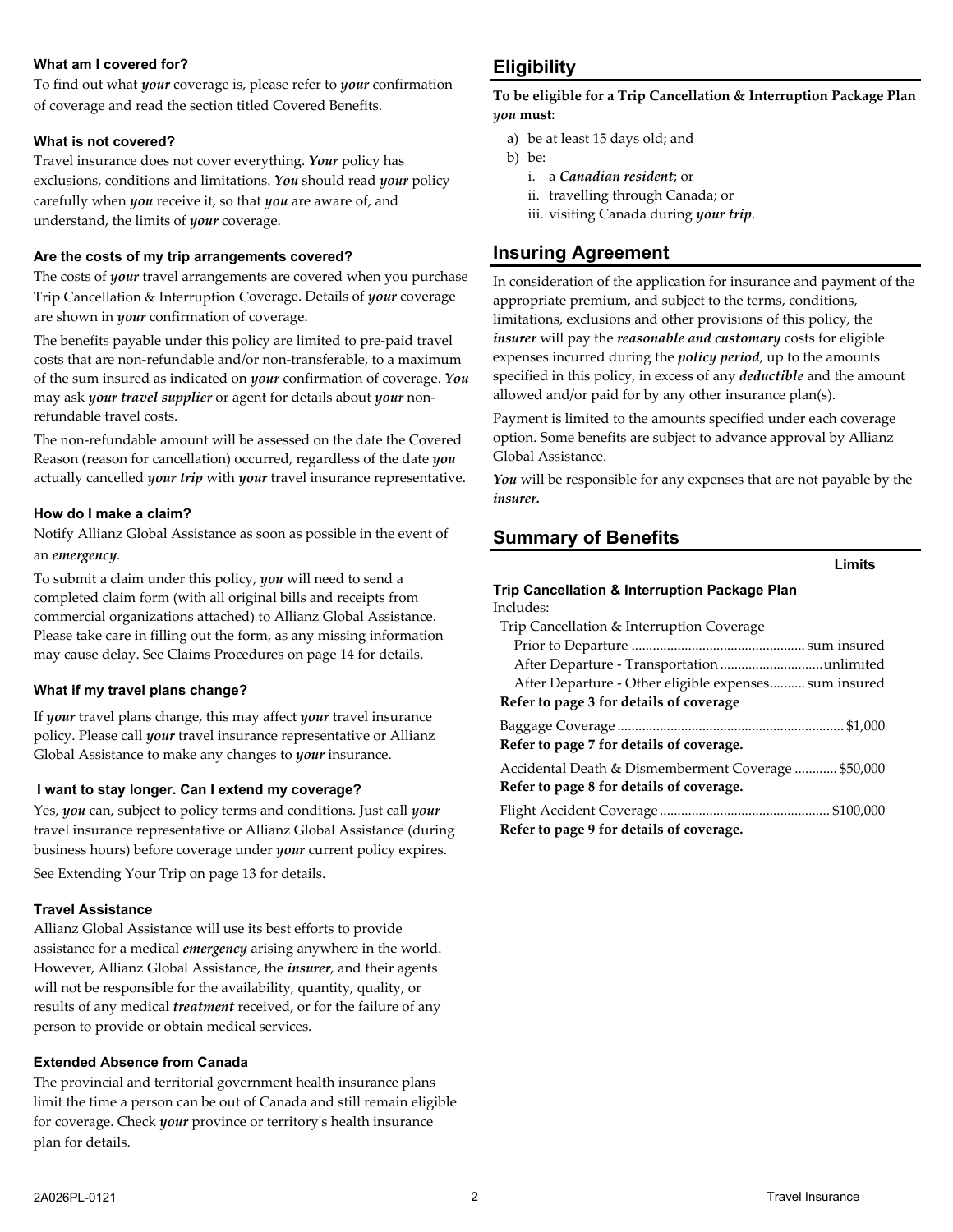#### <span id="page-2-0"></span>**Start of Coverage**

Coverage starts on the *effective date.* 

#### **End of Coverage**

Coverage ends on the *expiry date***.** 

#### **Automatic Extension of Coverage**

- a) **Medically unfit to travel.** Coverage will be automatically extended for up to 5 days if, on or before the *expiry date*, medical evidence supports that *you* or *your travelling companion* are certified as medically unfit to travel by the attending *physician* at the location *treatment* was provided.
- b) **Hospitalization.** Coverage will be automatically extended during the period of *hospital* confinement, plus 5 days after release to travel home, if *you* or *your travelling companion* are hospitalized at the end of *your trip* as a result of a covered *injury* or *sickness*. Benefits are payable only when approved in advance by Allianz Global Assistance.

Additional premium will not be required for any automatic extension of coverage.

#### **DESCRIPTION OF COVERAGE**

#### **Trip Cancellation**

Trip Cancellation coverage reimburses up to the sum insured indicated on *your* confirmation of coverage for covered losses incurred if *your trip* is cancelled before the scheduled departure date due to a Covered Reason.

#### **Trip Interruption**

Trip Interruption coverage reimburses up to the sum insured indicated on *your* confirmation of coverage if *your trip* is interrupted or delayed after the departure date due to a Covered Reason.

#### **COVERED BENEFITS**

**A. Covered Benefits (Before Departure)**

**If the Trip Cancellation sum insured indicated on** *your* **confirmation of coverage is \$0,** *you* **are not eligible for Before Departure Covered Benefits.**

1. **Trip Cancellation**

If *your trip* is cancelled prior to departure as a result of a Covered Reason, benefits are payable for:

- a) the non-refundable, non-recoverable portion of pre-paid airfare and/or pre-paid travel arrangements; or
- b) the applicable change-fee when such an option is available if *you* choose to reschedule rather than cancel *your trip*; or
- c) the single supplement charged as the result of a *travelling companion* or accompanying *family member* being unable to travel due to a Covered Reason.

#### 2. **Cancel For Any Reason**

Provided *you* purchased Cancel For Any Reason coverage at the time of booking *your trip* or before any cancellation penalties apply, if *you* cancel *your trip* for any reason other than a Covered Reason, the *insurer* will reimburse *you*:

- a) 75% of the non-refundable pre-paid insured travel arrangements if *you* cancel 7 days or more prior to the scheduled departure date; or
- b) 75% of the non-refundable pre-paid insured travel arrangements to a maximum of \$1,500 if *you* cancel 6 days to 48 hours prior to the scheduled departure date.

Benefits are not payable if *you* cancel *your trip* less than 48 hours prior to the scheduled departure date for any reason other than a Covered Reason.

#### **B. Covered Benefits (After Departure)**

#### 3. **Trip Interruption - Transportation**

If *your trip* is interrupted after departure as a result of a Covered Reason, benefits are payable for:

- a) the extra cost of same-class transportation by the most cost-effective route to:
	- continue with the insured *trip*, or
	- return to *your* province or territory of residence; or
- b) the applicable change-fee when such an option is available; and
- c) out-of-pocket expenses of up to \$350 per day to a maximum of \$1,500 for *commercial accommodation* and meals, telephone calls, internet usage fees, and taxi fares.

Reimbursement of any eligible additional costs is limited to the lesser of:

- a) the change-fee; or
- b) a one-way same-class airfare; or
- c) a return same-class airfare;
- all by the most cost-effective route.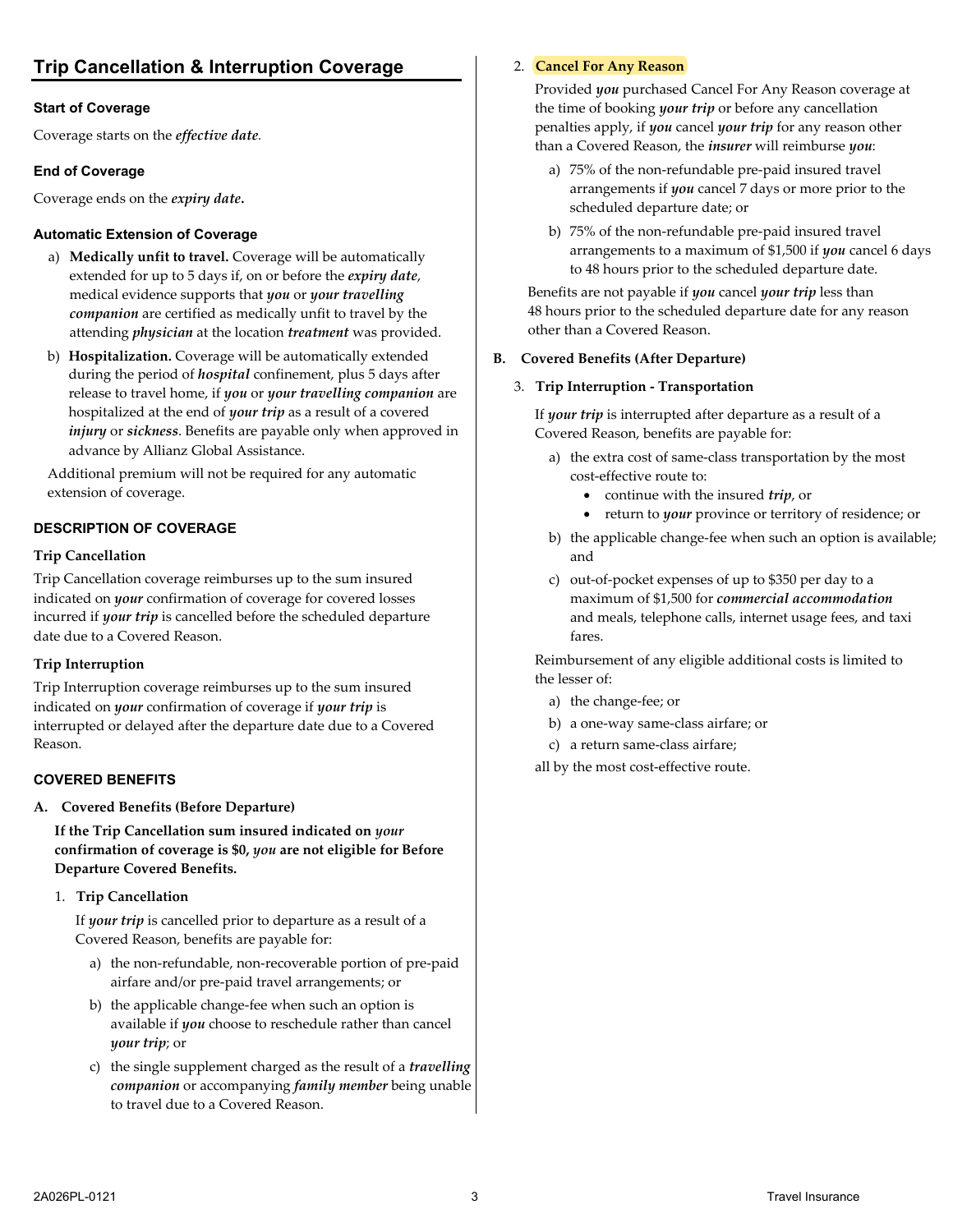#### 4. **Trip Interruption – Other Expenses**

If, as a result of a Covered Reason, *your trip* is interrupted after departure, benefits are payable for the non-refundable portion of unused, pre-paid, insured travel arrangements for the *trip* (excluding partially used airline tickets) purchased prior to the *effective date*.

#### 5. **Shore Excursion or Special Event**

If, as a result of a Covered Reason, *you* or *your travelling companion* are unable to use a shore excursion ticket or special event ticket purchased while on *your* cruise or tour, the *insurer* will reimburse up to \$100 per ticket to a maximum of \$500.

#### 6. **Delayed Baggage**

If *your* luggage or personal possessions are delayed or lost for 12 hours or more, while en route and before returning to the original point of departure, the *insurer* will reimburse up to a maximum of \$400 for reasonable and necessary toiletries and clothing. Purchases must be made within 36 hours of arrival at *your* destination and prior to receipt of *your* baggage.

#### 7. **Return of Deceased (Repatriation)**

If, during *your trip*, a covered *sickness* or *injury* results in *your* death, the *insurer* agrees to reimburse:

- a) up to \$10,000 to prepare and return *your* remains in a standard transportation container to *your* permanent residence in Canada; or
- b) up to \$5,000 for cremation or burial of *your* remains at the place of death.

The cost of a coffin, urn or funeral service is not covered.

#### 8. **Meals and Accommodation**

If, as a result of a Covered Reason, *your trip* is delayed beyond the expiry date shown in *your* confirmation of coverage, the *insurer* will reimburse up to \$350 per day to a maximum of \$1,500 for additional *commercial accommodation* and meals, essential telephone calls, internet usage fees, and taxi fares.

#### 9. **Pet Care Expenses**

If, as a result of a Covered Reason, *your trip* is delayed beyond the expiry date shown in *your* confirmation of coverage, the *insurer* will reimburse additional animal boarding fees at a licensed facility to a maximum of \$100 after the first 24 hours of *your* delayed return. This benefit is payable only when pet care costs exceed the quoted cost for the pre-booked period of accommodation.

## **C. Covered Benefits (Before or After Departure)**

#### 10. **Sports**

#### a) **Equipment rental**

If, as a result of a Covered Reason, *you* are unable to use rental equipment, the *insurer* agrees to reimburse up to \$100 a day to a maximum of \$1,000 for nonrefundable pre-paid costs incurred for the rental of *golf equipment* or *ski equipment*, and associated green fees and/or ski package fees.

#### b) **Loss, theft or damage of equipment**

If *you* or *your travelling companion* are unable to use *your* own equipment due to its loss, theft, damage, or delay of at least 12 hours while in transit, the *insurer* agrees to pay up to \$100 a day to a maximum of \$1,000 for costs incurred for the rental of *golf equipment* or *ski equipment.*

The equipment must not have been left unsecured or unlocked. A report must be made immediately on discovery of the loss, theft or damage, obtained from the carrier or other authority, and submitted with *your* claim.

#### 11. **Special Events**

If, as a result of a Covered Reason, *you* are unable to use non-refundable pre-paid tickets to an entertainment event not limited to a concert, opera or a sporting event, the *insurer* agrees to reimburse up to a maximum of \$500.

#### **COVERED REASONS**

The Benefits listed above are payable if *your trip* is cancelled, interrupted or delayed due to one of the following Covered Reasons:

#### **Covered Reasons 1 and 2 are applicable only to** *you***:**

#### **Health**

- 1. The death of *your* friend.
- 2. The death or hospitalization of *your* host at the destination.

#### **Covered Reasons 3 through 5 are applicable to** *you, your spouse, your dependent children, your travelling companion,* **or** *your travelling companion's spouse* **or** *dependent children***:**

#### **Sport**

3. Being unable to participate in a sport due to a medical condition when the purpose of the *trip* was participation in that sport.

#### **Pregnancy**

- 4. Pregnancy initially confirmed after the later of the date *you* booked *your trip* or the date *you* purchased this insurance, if:
	- a) the departure or return date falls within 8 weeks before the expected delivery date; or
	- b) a *physician* advises against travel.
- 5. Complications of pregnancy, including early delivery, occurring within the first 31 weeks.

#### **Covered Reasons 6 through 8 are applicable to** *you, your spouse, your travelling companion* **or** *your travelling companion's spouse***:**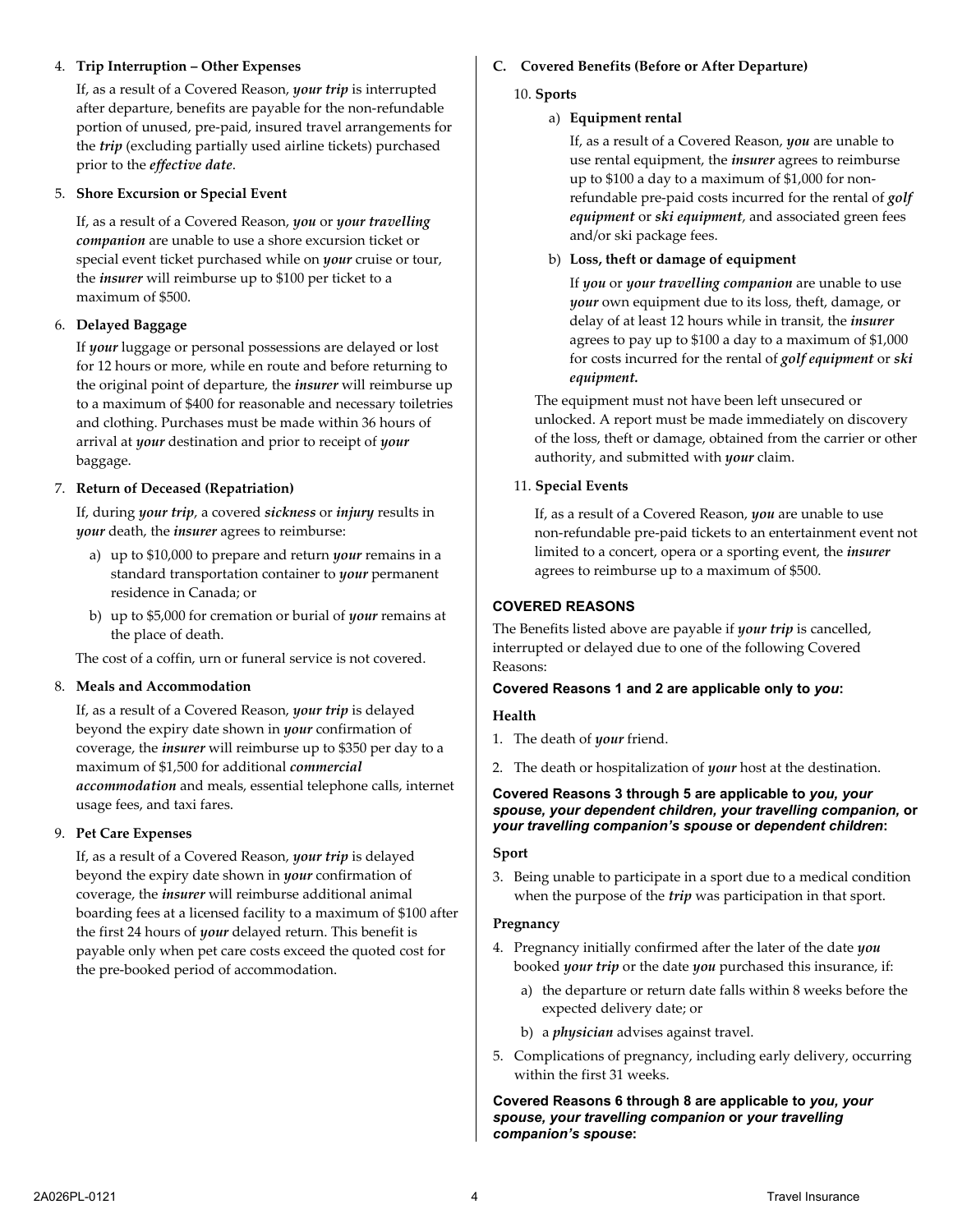#### **Work**

6. Cancellation prior to departure of a business meeting\* that *you* are required to attend by *your* employment or a conference arranged by *your* professional association, and the cancellation is beyond *your* control, or the control of *your* employer or association. A copy of the original event schedule and the notice of cancellation must accompany any claim submission.

\***Business meeting** means a meeting scheduled before the *effective date* between companies with unrelated ownership, pertaining directly to *your* full-time employment or professional association, and required by *your* employment.

- 7. A job transfer within 30 days of *your* scheduled departure date, by *your* employer, that requires relocation of *your* principal residence (not applicable to self-employed persons).
- 8. Unforeseeable, involuntary termination without just cause of *your* or *your travelling companion's* permanent employment, provided *you* or *your travelling companion* were actively employed by the same employer for at least one year; excluding self-employment or contract work.

#### **Covered Reasons 9 through 26 are applicable to** *you* **and** *your travelling companion***:**

#### **Health**

- 9. *Your sickness*, *injury* or death or that of a *travelling companion*.
- 10. *Sickness*, *injury* or death of *your* or *your travelling companion's*:
	- a) *family member*; or
	- b) *caregiver*; or
	- c) person or persons with whom arrangements were made for the care of dependents living in *your* household; or
	- d) service dog and travel arrangements have been made for the dog; or
	- e) *key employee*.
- 11. A medical condition which prevents *you* or *your travelling companion* from being immunized or taking preventative medication which is unexpectedly and suddenly required after the *effective date* by the government for entry into that country, region or city that is originally part of *your trip.*

#### **Adoption**

12. The legal adoption of a child by *you* or *your travelling companion*, when the actual date the child is to be placed in *your* or *your travelling companion's* care is scheduled to take place during the *trip* and this date was not known until after the *trip* was booked.

#### **Travel Documents**

- 13. Failure to obtain a valid passport or travel visa (excluding an immigration, student or employment visa) necessary to enter the country of destination of the *trip*, for reasons beyond *your* or *your travelling companion's* control.
- 14. Loss or theft of *your* or *your travelling companion's* passport or other necessary travel documents while on *your trip*.

#### **Legal**

15. Being called to jury duty, subpoenaed as a witness, or required to appear as a party in a judicial proceeding, and the court

proceeding is scheduled to be heard during the period of the *trip* (excluding law enforcement officers).

16. Burglary or vandalism of *your* principal residence or place of business within the 7 days before *your* scheduled departure date, as a result of which *you* must remain behind to make the location secure or meet with the insurance company or police authorities.

#### **Transportation**

17. A covered situation\* causing the delay of a *common carrier* or automobile that in turn causes *you* to miss a departure, provided *your* travel plans included sufficient time to meet the travel supplier's check-in procedure.

\***Covered situation** means weather conditions, volcanic eruption, natural disaster, mechanical failure, strike or lockout lasting more than 24 hours, traffic accident, or emergency road closure (police report required).

- 18. The schedule change or cancellation of the *common carrier* that is providing transportation for a portion of the *trip*, causing a missed connection or resulting in the cancellation or interruption of the insured travel arrangements.
- 19. Cancellation of the cruise, tour, or travel package by the cruise company or tour operator, for any reason other than *default*.
- 20. *Default* of a Canadian *travel supplier* ceasing operations as a result of bankruptcy, to a maximum of \$3,500. The total aggregate limit for all losses resulting from the *default* of one travel supplier is \$1 million. The total *aggregate limit* for all losses resulting from all *defaults* of all *travel suppliers* during any one calendar year is \$3 million.

#### **Environmental**

- 21. A disaster which:
	- a) renders *your* principal residence uninhabitable; or
	- b) if *you* are self-employed, does not permit the operation of *your* primary business; or
	- c) renders *your* pre-booked destination accommodation uninhabitable after *you* book *your trip*.
- 22. Adverse weather, volcanic eruption, or a natural disaster which will cause *you* to miss 25% or more of *your trip*.

#### **Other**

- 23. Being quarantined.
- 24. Being called to service in the case of reservists, active military, police, essential medical and fire personnel.
- 25. An event, including an *act of terrorism*, which results in Global Affairs Canada issuing a written warning to avoid all travel, or to avoid non-essential travel, to *your* destination city, region, or country, provided the warning is issued after the later of the date *you* booked *your trip* or the date *you* purchased this insurance.
- 26. Rescheduling of an examination at an accredited university or college after the *trip* was booked and due to circumstances beyond *your* control. A copy of the original official examination schedule and the notice of rescheduling must accompany any claim submission. The rescheduled examination must occur during the *trip*.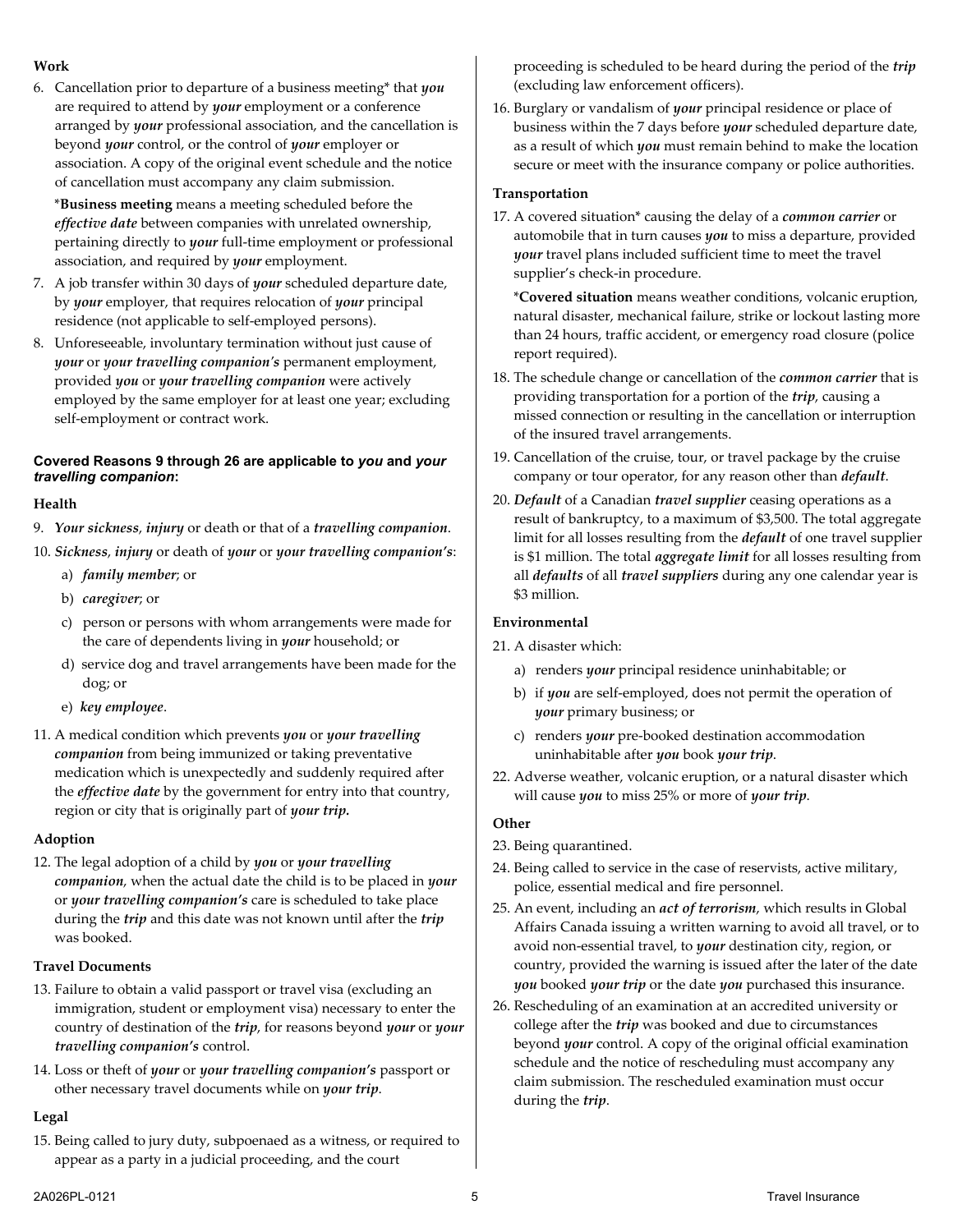#### **SPECIFIC CONDITIONS**

- 1. Upon the occurrence of a Covered Reason that results in cancellation, interruption or delay of *your trip*, the *travel supplier* or agent must be notified on the same day or next business day when the cause of cancellation, *injury* or diagnosis of *sickness* occurs.
- 2. Benefits are limited to the non-refundable insured amounts assessed by the *travel supplier* as of the date of occurrence of the Covered Reason that was the cause of the cancellation, regardless of the date the *trip* is cancelled.
- 3. When *family members* or *travelling companions* are travelling together, the total *aggregate limit* is \$2 million for all eligible policies issued by the *insurer* and administered by Allianz Global Assistance, including this policy. The amount payable will be prorated among all eligible claimants, so that the total amount paid for all such claims does not exceed \$2 million.
- 4. All claims due to *sickness* or *injury* must be supported by documentation from the attending *physician* at the location where *sickness* or *injury* leading to cancellation, interruption or delay occurred.

#### 5. **Act of Terrorism - Limits on Coverage and Aggregate Limit**

When an *act of terrorism* directly or indirectly causes a loss that would otherwise be payable under this plan, subject to all other policy limits, the *aggregate limit* payable will be limited to \$20 million for all eligible policies issued by the *insurer* and administered by Allianz Global Assistance, including this policy. Benefits payable will be directly reduced by the value of any alternate or replacement benefits or travel options given or offered to *you* by a *travel supplier* as replacement, even if *you* decline and do not use the alternative or replacement arrangements.

If the total amount claimed under this and all policies issued by the *insurer* and administered by Allianz Global Assistance as a result of the same terrorist incident or series of terrorist incidents occurring within a 72-hour period exceeds \$20 million, the amount payable will be prorated among all eligible claimants, so that the total amount paid for all such claims does not exceed \$20 million.

6. General Provisions of this policy apply. Refer to pag[e 12.](#page-11-0)

#### **EXCLUSIONS**

#### **CANX1**

#### **Pre-existing Conditions Exclusion**

Benefits are not payable for costs incurred due to, contributed to by, or resulting from:

- a) any *pre-existing medical condition* that was not *stable* within the stability period below; or
- b) any *heart condition* if *you* have used nitroglycerine in any form for a *heart condition* within the stability period below; or
- c) any *lung/respiratory condition* if *you* have an active prescription for or used home oxygen or prednisone for a *lung/respiratory condition* within the stability period below; or
- d) an unrepaired aneurysm 4 cm or greater, measured in either length or diameter, which was diagnosed before the *effective date*; or

e) any cancer (other than basal or squamous cell skin cancer or breast cancer treated only with hormone therapy) for which *you* received *treatment* in the 90 days before the *effective date*.

#### **If the sum insured is \$20,000 or less:**

The stability period is the 90 days immediately before the *effective date* for *you*, *your spouse* and *your dependent children*.

#### **If the sum insured is more than \$20,000:**

The stability period is the 180 days immediately before the *effective date* for *you*, *your family member* or *travelling companion*.

#### **CANX2**

Benefits are not payable for costs incurred due to, contributed to by, or resulting from:

- a) any event prior to departure, which might reasonably have been expected to necessitate *your* immediate return or delay *your* return; or
- b) any event which, on the *effective date*, could reasonably have been expected to prevent *you* from travelling as booked.

#### **CANX3**

Benefits are not payable for costs incurred due to the change of a medical test or surgery that was scheduled before *your trip*.

#### **CANX4**

Benefits are not payable for costs incurred due to, contributed to by, or resulting from any *sickness*, *injury* or medical condition for which a diagnosis need not have been made, where the *trip* is undertaken for the purpose of securing medical *treatment* or advice.

#### **CANX5**

Benefits are not payable for costs incurred due to, contributed to by, or resulting from a *trip* undertaken for the purpose of visiting or attending to an ailing person whose medical condition or ensuing death is the cause of cancellation or curtailment of the insured *trip*  or delays *your* return home.

#### **CANX6**

Benefits are not payable for costs or losses due to, contributed to by, or resulting from:

- a) mental or emotional disorders resulting from any cause, including but not limited to anxiety or depression; or
- b) suicide or attempted suicide; or
- c) intentional self-inflicted *injury*.

This applies to *you*, *your spouse* or *your dependent children*.

#### **CANX7**

Benefits are not payable for costs or losses due to, contributed to by, or resulting from:

- a) chronic use of alcohol or drugs before or after the *effective date*; or
- b) abuse of alcohol during the *trip*; or
- c) use of prohibited drugs or any other intoxicant during the *trip*; or
- d) non-compliance with prescribed *treatment* or medical therapy before or after the *effective date*; or
- e) misuse of medication before or after the *effective date*.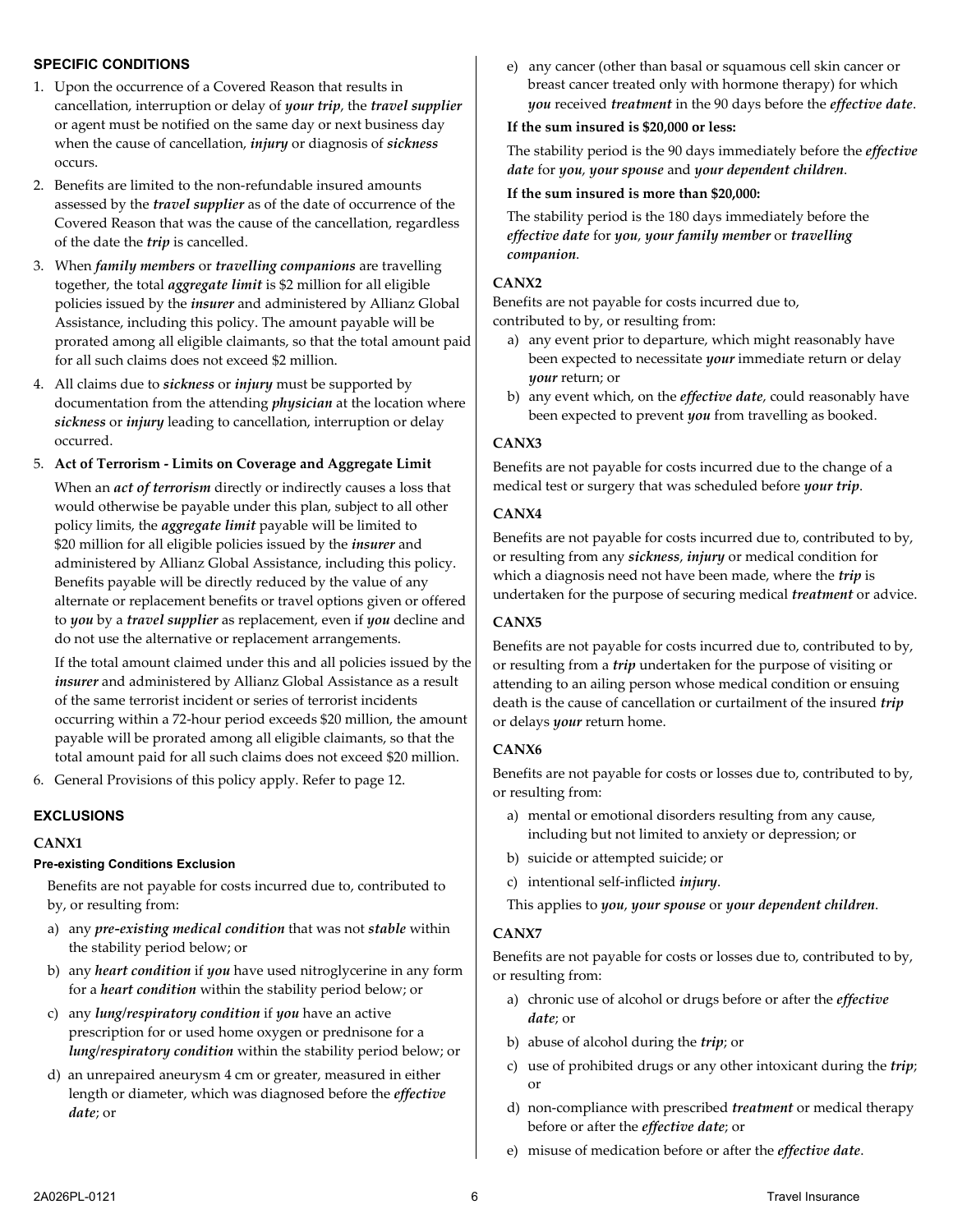This applies to *you*, *your spouse* or *your dependent children*.

#### **CANX8**

Benefits are not payable for costs incurred due to, contributed to by, or resulting from pregnancy or childbirth except as specified under Pregnancy.

#### **CANX9**

Benefits are not payable for costs incurred due to, contributed to by, or resulting from *injury* as a result of training for, competing or participating in:

- a) motorized speed contests; or
- b) *high-risk activities*; or
- c) *stunt* activities; or
- d) *professional* sport activities; or
- e) *mountain climbing*; or
- f) *rock climbing* with or without the use of equipment.

#### **CANX10**

Benefits are not payable for costs incurred due to y*our* failure to obtain a valid travel visa as a result of a late or previously denied application.

#### **CANX11**

Benefits are not payable for costs incurred due to *you* being refused entry at customs, border crossing or security checkpoint for any reason.

#### **CANX12**

Benefits are not payable for costs incurred due to, contributed to by, or resulting from any:

- a) *act of war*; or
- b) kidnapping; or
- c) nuclear occurrence, however caused; or
- d) *act of terrorism* caused directly or indirectly by *nuclear, chemical or biological* means; or
- e) unlawful visit in any country; or
- f) participation in the commission or attempted commission of any criminal offence.

#### **CANX13**

Benefits are not payable for costs incurred due to losses arising as a result of a *default* of the *travel supplier* if, at the time of booking and/or application, the *travel supplier* is bankrupt, insolvent, in receivership, or has sought protection from creditors under any bankruptcy or related legislation.

#### **CANX14**

Benefits are not payable for costs incurred due to losses recovered or which are recoverable from any other source, including trustees or any government or industry compensation fund.

# <span id="page-6-0"></span>**Baggage Coverage**

#### **Start of Coverage**

Coverage starts on the *effective date*.

#### **End of Coverage**

Coverage ends on the *expiry date*.

#### **DESCRIPTION OF COVERAGE**

1. The *insurer* agrees to pay up to a maximum of the sum insured as indicated on *your* confirmation of coverage for loss or damage to owned or borrowed baggage and personal effects normally carried by *you*.

#### 2. **Limits on Coverage**

The amount of loss or damage sustained in each event shall be determined separately, and any benefits payable are in excess of any amounts available under any other insurance or source.

- 3. The *insurer* will reimburse the lesser of the following:
	- a) the actual cash value of the property, with proper deduction for depreciation, at the time of loss or damage; or
	- b) the amount for which the property could be repaired to its condition prior to the damage; or
	- c) the amount for which the property could be replaced with property of like kind and quality.

# **COVERED BENEFITS**

#### **1. Personal Effects**

The *insurer* agrees to reimburse for items for the personal use, adornment or amusement of *you* or any of *your family members* who are travelling with *you*.

#### **2. Personal Currency**

The *insurer* agrees to reimburse up to \$100 for loss of personal currency when caused directly by theft or robbery and supported by a police report.

#### **3. Wheelchair**

The *insurer* agrees to reimburse up to \$100 for repairs or rental replacement of *your* wheelchair (or standard special features) if the wheelchair is rendered inoperable due to damage resulting during normal usage.

#### **4. Injury of Accompanying Cat or Dog**

The *insurer* agrees to reimburse up to \$200 for emergency care due to unexpected *injury* of an accompanying cat or dog.

#### **5. Travel Documents**

The *insurer* agrees to reimburse up to an overall maximum of \$400 for the replacement cost of any of the following documents when the loss is caused directly by theft or robbery and supported by a police report: passport, driver's licence, birth certificate or travel visa.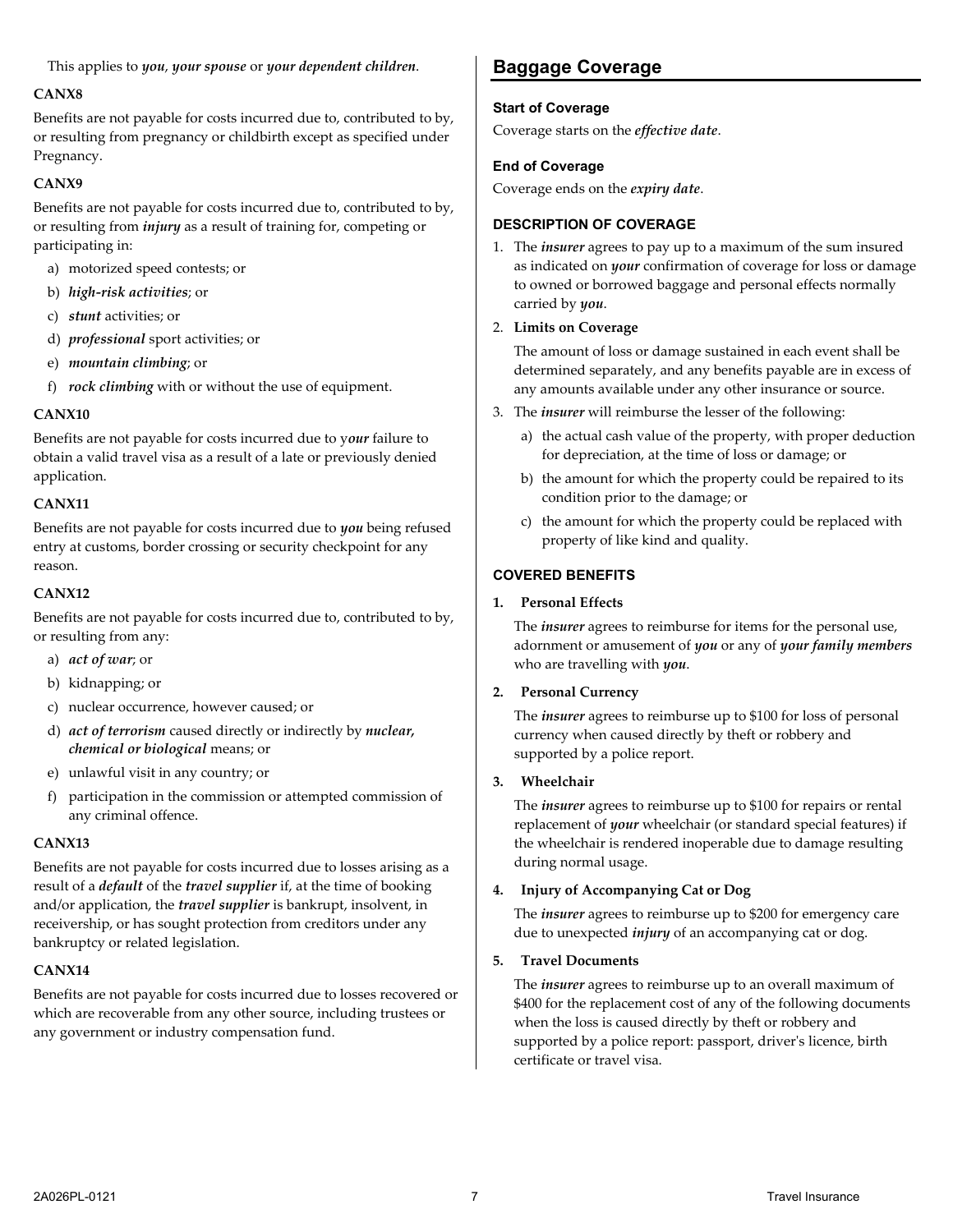#### **EXCLUSIONS**

#### **BAG1**

Benefits are not payable for losses due to, contributed to by, or resulting from any:

- a) *act of war*; or
- b) *act of terrorism* caused directly or indirectly by *nuclear*, *chemical or biological* means; or
- c) nuclear occurrence, however caused; or
- d) unlawful visit in any country.

#### **BAG2**

Benefits are not payable for costs incurred due to, contributed to by, or resulting from any illegal act by *you*, or any person acting with *you*, whether acting alone or in collusion with others.

#### **BAG3**

Benefits are not payable for costs incurred due to, contributed to by, or resulting from normal wear and tear, deterioration, moths or vermin.

#### **BAG4**

Benefits are not payable for loss of or damage to:

- a) contact lenses; or
- b) prescription eye glasses; or
- c) artificial teeth and limbs; or
- d) hearing aids; or
- e) forms of money and currency (except as provided under Personal Currency); or
- f) securities; or
- g) tickets; or
- h) credit cards; or
- i) statuary; or
- j) paintings; or
- k) fragile or brittle objects; or
- l) objects of art or antiques; or
- m) animals (except as specifically provided for cat or dog).

#### **BAG5**

Benefits are not payable for costs incurred due to theft from an unattended *vehicle* unless it was securely locked and there was visible evidence of forced entry.

## <span id="page-7-0"></span>**Accidental Death & Dismemberment Coverage**

#### **Start of Coverage**

Coverage starts on the *effective date*.

#### **End of Coverage**

Coverage ends on the *expiry date*.

#### **DESCRIPTION OF COVERAGE**

Subject to the policy terms and conditions, the *insurer* agrees to pay up to a maximum of the sum insured indicated on *your* confirmation of coverage, for loss of life, limb or sight resulting directly from *accidental injury*, occurring during a *trip*, except while boarding, riding in, or alighting from an aircraft.

#### **Limits on Coverage**

The total *aggregate limit* for all losses under Accidental Death & Dismemberment is \$10 million.

#### **COVERED BENEFITS**

Benefits are payable according to the following schedule:

- a) 100% of sum insured resulting from the same *accidental injury* for loss of:
	- i. life; or
	- ii. entire sight of both eyes; or
	- iii. both hands; or
	- iv. both feet; or
	- v. one hand and entire sight of one eye; or
	- vi. one foot and entire sight of one eye.
- b) 50% of sum insured resulting from the same *accidental injury* for loss of:
	- i. entire sight of one eye; or
	- ii. one hand; or
	- iii. one foot.

Loss of hand or hands, or foot or feet means severance through or above the wrist joint or ankle joint, respectively.

Loss of eye or eyes means total and irrecoverable loss of the entire sight.

Only one amount is payable (the largest) if *you* suffer more than one of these losses.

#### **Exposure and Disappearance**

If *you* are exposed to the elements or disappear as a result of an *accident*, a loss will be covered if:

- a) as a result of such exposure, *you* suffer one of the losses specified in the schedule of losses above; or
- b) *your* body has not been found within 52 weeks from the date of the *accident*. It will be presumed, subject to evidence to the contrary, that *you* suffered loss of life.

#### **EXCLUSIONS**

#### **ADD1**

Benefits are not payable for costs or losses incurred while sane or insane due to, contributed to by, or resulting from:

- a) *your* mental or emotional disorders resulting from any cause, including but not limited to anxiety or depression; or
- b) *your* suicide or attempted suicide; or
- c) *your* intentional self-inflicted *injury*.

#### **ADD2**

Benefits are not payable for losses due to, contributed to by, or resulting from any:

- a) *act of war*; or
- b) kidnapping; or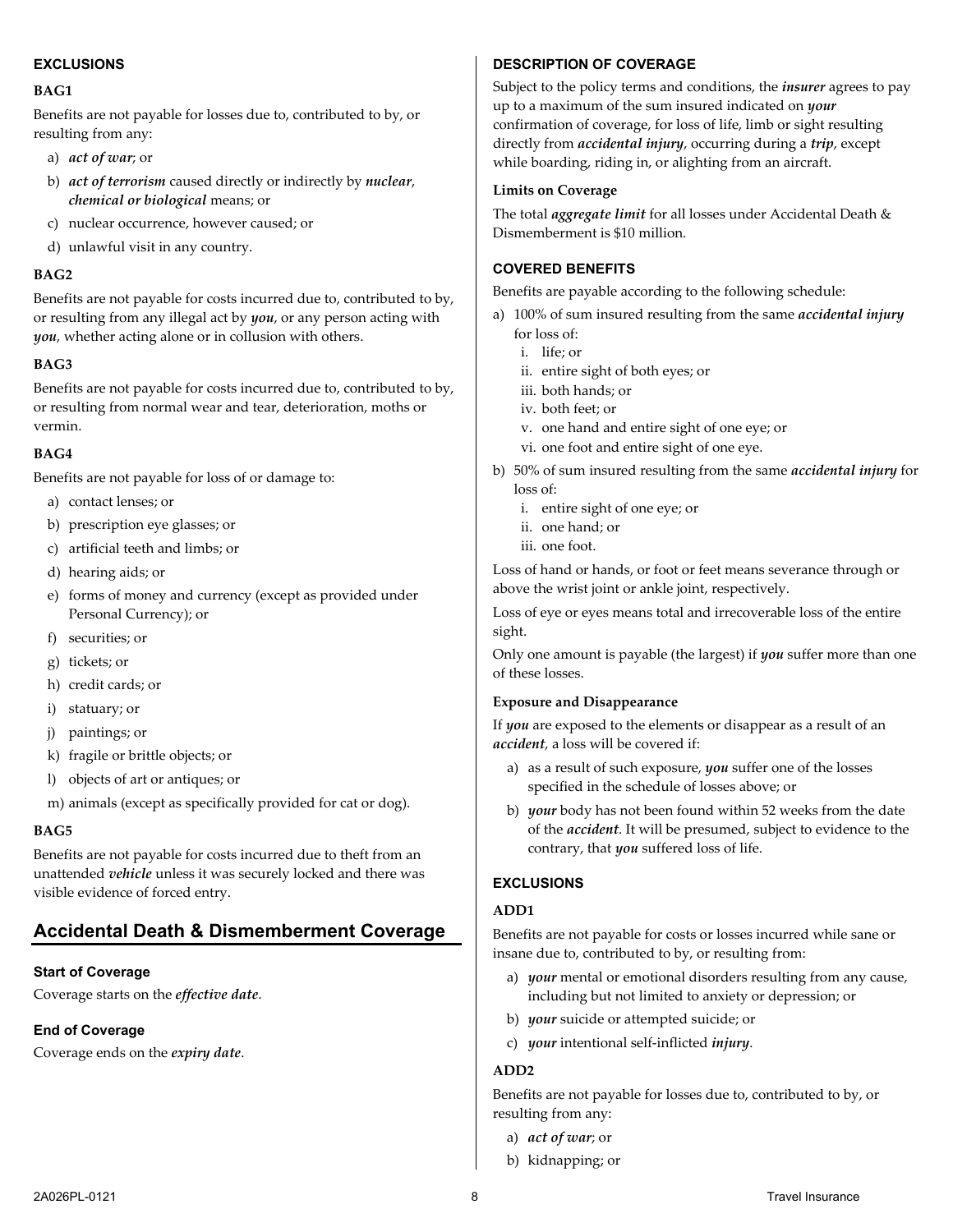- c) *act of terrorism* caused directly or indirectly by *nuclear, chemical or biological* means; or
- d) nuclear occurrence, however caused; or
- e) unlawful visit in any country.

#### **ADD3**

Benefits are not payable for costs incurred due to, contributed to by, or resulting from any illegal act by *you*, or any person acting with *you*, whether acting alone or in collusion with others.

#### **ADD4**

Benefits are not payable for loss, death or *injury*, if at the time of the loss, death or *injury*, evidence supports that *you* were affected by, or the medical condition causing the loss was in any way contributed to by:

- a) *your* chronic use of alcohol or drugs before or after the *effective date*; or
- b) *your* abuse of alcohol during *your trip*; or
- c) *your* use of prohibited drugs or any other intoxicant; or
- d) *your* non-compliance with prescribed *treatment* or medical therapy before or after the *effective date*; or
- e) *your* misuse of medication before or after the *effective date*.

## **ADD5**

Benefits are not payable for costs incurred due to, contributed to by, or resulting from *injury* as a result of training for, competing or participating in:

- a) motorized speed contests; or
- b) *high-risk activities*; or
- c) *stunt* activities; or
- d) *professional* sport activities; or
- e) *mountain climbing*; or
- f) *rock climbing* with or without the use of equipment.

#### **ADD6**

Benefits are not payable for losses incurred while being the occupant of an aircraft, either as passenger or crew, or while boarding or alighting from an aircraft.

# <span id="page-8-0"></span>**Flight Accident Coverage**

#### **Start of Coverage**

Coverage starts on the later of the *effective date* or the date and time *you* commence travel as described under the Covered Reasons section of this coverage.

#### **End of Coverage**

Coverage ends on the earlier of the *expiry date* or the date and time *you* cease travel as described under the Covered Reasons section of this coverage.

#### **DESCRIPTION OF COVERAGE**

Subject to the policy terms and conditions, the *insurer* agrees to pay up to a maximum of the sum insured indicated on *your* confirmation of coverage, for loss of life, limb or sight directly resulting from *accidental injury* due to a Covered Reason occurring worldwide during a *trip*.

Coverage is for all eligible flights ticketed and arranged prior to the *effective date*.

#### **Limits on Coverage**

The total *aggregate limit* for *accidental injury* resulting from a risk insured under the Flight Accident benefit is \$10 million.

## **COVERED BENEFITS**

Benefits are payable according to the following schedule:

- a) 100% of sum insured resulting from the same *accidental injury* for loss of:
	- i. life; or
	- ii. entire sight of both eyes; or
	- iii. both hands; or
	- iv. both feet; or
	- v. one hand and entire sight of one eye; or
	- vi. one foot and entire sight of one eye.
- b) 50% of sum insured resulting from the same *accidental injury* for loss of:
	- i. entire sight of one eye; or
	- ii. one hand; or
	- iii. one foot.

Loss of hand or hands, or foot or feet means severance through or above the wrist joint or ankle joint, respectively.

Loss of eye or eyes means total and irrecoverable loss of the entire sight.

Only one amount is payable (the largest) if *you* suffer more than one of these losses.

#### **Exposure and Disappearance**

If *you* are exposed to the elements or disappear as a result of a flight accident, a loss will be covered if:

- a) as a result of such exposure, *you* suffer one of the losses specified in the schedule of losses above; or
- b) *your* body has not been found within 52 weeks from the date of the flight accident. It will be presumed, subject to evidence to the contrary, that *you* suffered loss of life.

#### **COVERED REASONS**

Benefits are limited to payment for losses occurring during a *trip*  while *you* are:

- a) Riding solely as a ticketed passenger in, or boarding or alighting from, a certified multi-engine transportation-type aircraft or passenger aircraft provided by a regularly scheduled airline on any regularly scheduled trip operated between licensed airports.
- b) On airport premises immediately before boarding or immediately after alighting from an aircraft.
- c) While riding as a passenger in an airport limousine or bus, or surface vehicle provided, and arranged for, by the airline or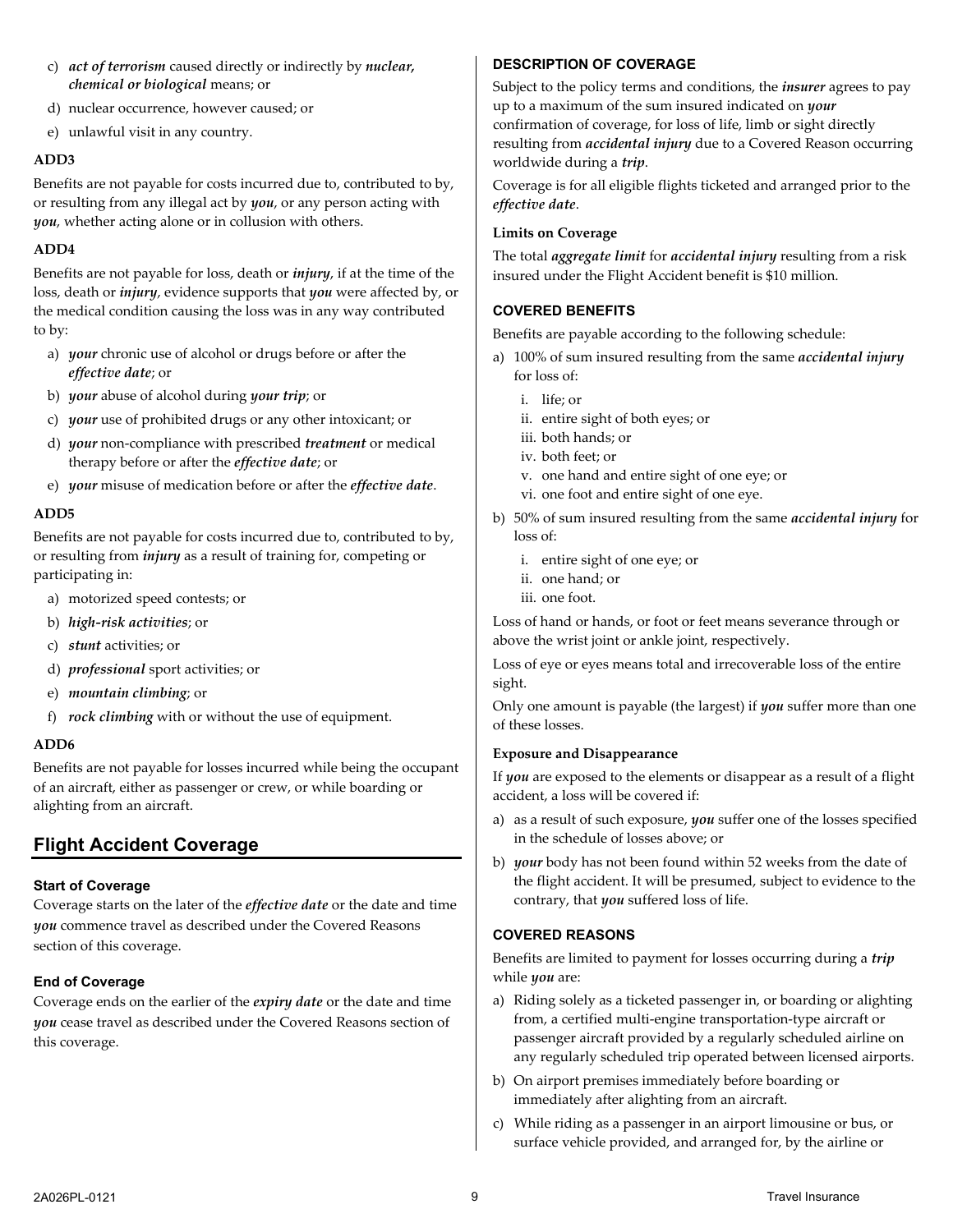airport authority, when going to or after being at an airport for the purpose of boarding an aircraft or alighting from an aircraft.

#### **EXCLUSIONS**

#### **FAC1**

Benefits are not payable for costs or losses incurred while sane or insane due to, contributed to by, or resulting from:

- a) *your* mental or emotional disorders resulting from any cause, including but not limited to anxiety or depression; or
- b) *your* suicide or attempted suicide; or
- c) *your* intentional self-inflicted *injury*.

#### **FAC2**

Benefits are not payable for losses due to, contributed to by, or resulting from any:

- a) *act of war*; or
- b) kidnapping; or
- c) *act of terrorism* caused directly or indirectly by *nuclear, chemical or biological* means; or
- d) nuclear occurrence, however caused; or
- e) unlawful visit in any country.

#### **FAC3**

Benefits are not payable for costs incurred due to, contributed to by, or resulting from any illegal act by *you*, or any person acting with *you*, whether acting alone or in collusion with others.

#### **FAC4**

Benefits are not payable for loss, death or *injury*, if at the time of the loss, death or *injury*, evidence supports that *you* were affected by, or the medical condition causing the loss was in any way contributed to by:

- a) *your* chronic use of alcohol or drugs before or after the *effective date*; or
- b) *your* abuse of alcohol during *your trip*; or
- c) *your* use of prohibited drugs or any other intoxicant; or
- d) *your* non-compliance with prescribed *treatment* or medical therapy before or after the *effective date*; or
- <span id="page-9-0"></span>e) *your* misuse of medication before or after the *effective date*.

# **Definitions**

**Accident(al)** means a sudden, unexpected, unforeseeable, unavoidable external event and excludes disease or infections.

**Act of terrorism** means an act, including but not limited to hijacking, the use of force or violence and/or the threat thereof or commission or threat of a dangerous act, of any person or group(s) or government(s), committed for political, religious, ideological, social, economic or similar purposes including the intention to intimidate, coerce or overthrow a government (whether de facto or de jure) or to influence, affect or protest against any government and/or to put the civilian population, or any section of the civilian population, in fear.

**Act of war** means any loss or damage arising directly or indirectly from, occasioned by, happening through or in the consequence of: war; invasion; acts of foreign enemies; hostilities or warlike operations (whether war is declared or not) by any government or sovereign, using military personnel or other agents; civil war; rebellion; revolution; insurrection; civil commotion assuming the proportions of or amounting to an uprising; military or usurped power.

**Aggregate limit** means the total number or the maximum value of insured losses resulting from any one *accident* or event causing loss.

**Canadian resident** means a person legally authorized to reside in Canada and who maintains a permanent residence in Canada to which they will return after their *trip*.

**Caregiver** means the person entrusted to care for dependents on a permanent full-time basis and whose absence cannot reasonably be replaced.

**Commercial accommodation** means an establishment providing short-term accommodation for paying guests, licensed under the law of its jurisdiction, which provides proof of commercial transaction. This includes accommodation booked through an online marketplace or homestay network.

**Common carrier** means an airline, bus, taxi, car service, train, cruise ship or government-operated ferry system offering its transportation services to paying passengers at published rates and scheduled times.

**Deductible** means the dollar amount for which *you* are responsible before any remaining eligible expenses are reimbursed under this insurance. *Your* deductible is indicated on *your* confirmation of coverage and applies to each claim.

**Default** means a complete cessation of operations as a result of a bankruptcy of a contracted *travel supplier*.

**Dependent children** means financially dependent unmarried natural, adopted or step-children who are:

- a) at least 15 days old; and
- b) i. no more than 20 years old; or
	- ii. no more than 25 years old if full-time students; or
	- iii. mentally or physically handicapped and more than 20 years old.

#### **Effective date**

For Trip Cancellation & Interruption Prior to Departure benefits, effective date means the date and time the completed application is accepted by Allianz Global Assistance or its representative and premium is paid.

For all other benefits, including Trip Cancellation & Interruption After Departure benefits, effective date means the later of:

- a) the date indicated as the effective date on *your* confirmation of coverage; or
- b) the date *you* exit *your* province or territory of residence for a *trip*.

If *you* purchase *your* policy after *you* have exited *your* province or territory of residence or after the *expiry date* of an existing policy, any *sickness* that manifests itself during the first 48 hours after the effective date is not covered even if related expenses are incurred after the 48-hour waiting period.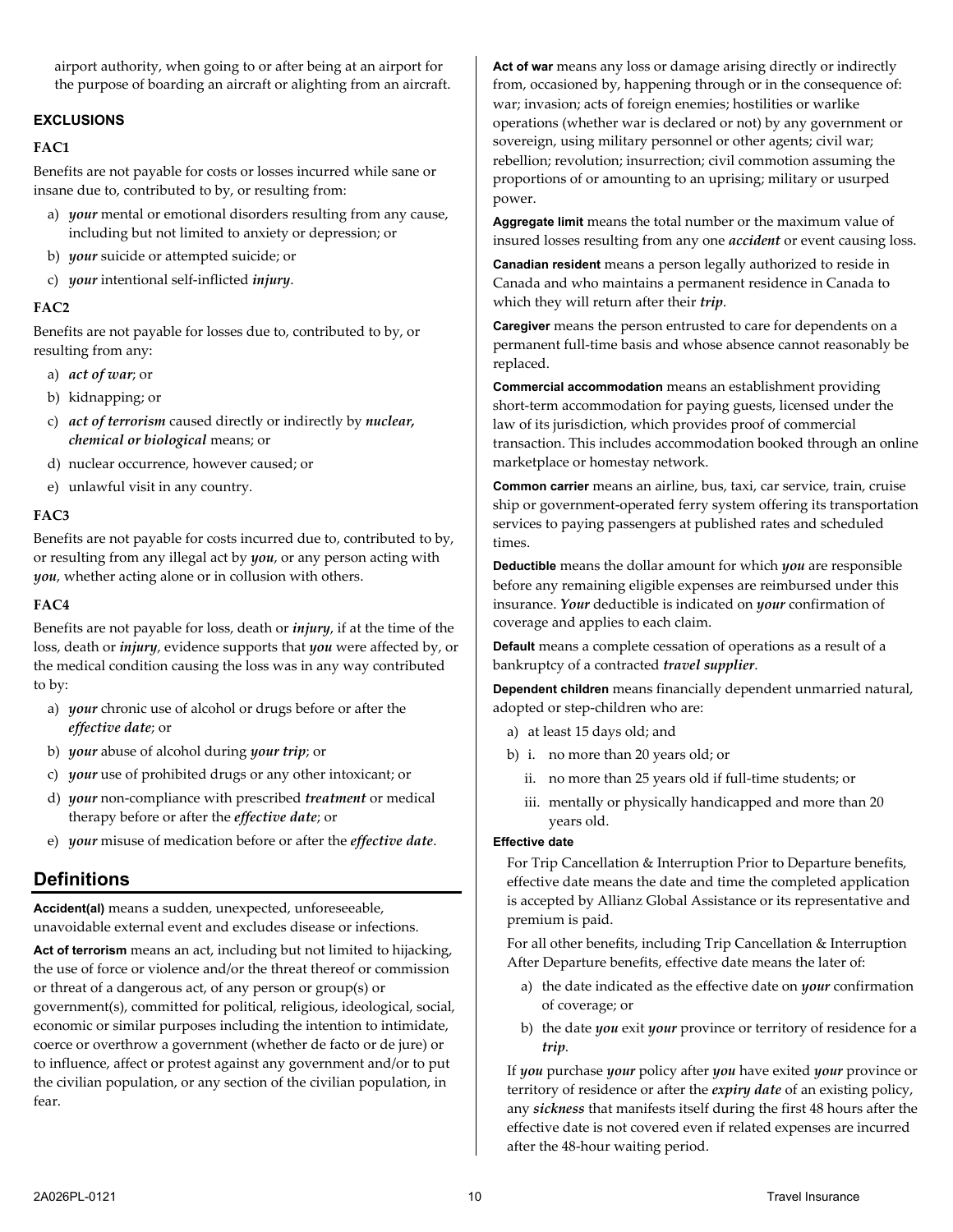**Emergency** means a sudden, unforeseen *sickness* or *injury* occurring during a *trip*, which requires immediate intervention by a *physician* or legally licensed dentist and cannot reasonably be delayed. An emergency is deemed to no longer exist when medical evidence indicates that *you* are able to continue *your trip* or return to *your* place of ordinary residence in Canada.

**Expiry date** means the earlier of:

- a) the date indicated as the expiry date on *your* confirmation of coverage; or
- b) the date and time *you* return to *your* province or territory of residence

**Family member** means *your spouse*, parent, brother, sister, legal guardian, step-parent, step-child, step-brother, step-sister, aunt, uncle, niece, nephew, grandparent, grandchild, in-law, ward, natural or adopted child.

**Golf equipment** includes golf clubs, golf bag, golf shoes.

**Heart condition** includes angina or chest pain, arrhythmia, arteriosclerosis, atrial fibrillation, congenital heart defect, heart failure, cardiomyopathy, carotid artery occlusion, heart attack (myocardial infarction), heart murmur, irregular heart rate or beat, any other condition relating to the heart or cardiovascular system.

**High-risk activity(ies)** includes:

- heli-skiing;
- any skiing or snowboarding outside marked trails;
- ski jumping;
- skydiving or sky-surfing;
- scuba diving (except if certified by internationally recognized and accepted program such as NAUI or PADI, or if diving depth does not exceed 30 meters);
- white water rafting (except grades 1 to 4);
- street luge, skeleton activity.

**High-risk pregnancy** means a pregnancy involving a medical condition that puts the mother, the developing fetus or both at a higher than normal risk of developing medical complications during or after the pregnancy and birth. These medical conditions include pre-eclampsia, eclampsia, hypertension, Rh incompatibility, gestational diabetes, or placenta previa.

**Hospital** means a facility incorporated or licensed as a hospital by the jurisdiction where such services are provided and which has accommodation for resident in-patients, a laboratory, a registered graduate nurse and *physician* always on duty and an operating room where surgical operations are performed by a *physician*. In no event shall this include a convalescent or nursing home, home for the aged, health spa, or an institution for the care of drug addicts, alcoholics or persons suffering from mental or emotional disorders.

**Injury** means bodily harm, which is directly caused by or resulting from an *accident*, being a sudden and unforeseen event, excluding bodily harm that results from deliberate or voluntary action, and independent of *sickness* and all other causes.

**Insurer** means CUMIS General Insurance Company, a member of The Co-operators group of companies.

**Key employee** means a business partner or employee whose continued presence is critical to the ongoing affairs of the business during *your* absence.

**Lung/respiratory condition** includes asbestosis, bronchiectasis, chronic bronchitis, chronic obstructive pulmonary disease (COPD), emphysema, pulmonary embolism, pulmonary fibrosis, pulmonary edema, tuberculosis.

**Medical consultation** means any medical services obtained from a licensed medical practitioner for a *sickness*, *injury* or medical condition, including but not limited to any or all of: history taking, medical examination, investigative testing, advice or *treatment*, and during which a diagnosis of the condition need not have been definitively made. This does not include regular medical check-ups where no medical *signs or symptoms* existed between check-ups or were found during the check-up.

**Minor ailment** means a *sickness* or *injury* which ended more than 30 days prior to the *effective date* and which did not require:

- a) *treatment* for a period longer than 15 consecutive days; or
- b) more than one follow-up visit to a *physician*; or
- c) hospitalization, surgery, or referral to a specialist.

**Mountain climbing** means the ascent or descent of a mountain requiring the use of specified equipment including crampons, pick axes, anchors, bolts, carabiners and lead-rope or top rope anchoring equipment.

**Nuclear, chemical or biological** means the use of any nuclear weapon or device or the emission, discharge, dispersal, release or escape of any solid, liquid or gaseous chemical agent and/or biological agent, including the resultant contamination where:

- **Nuclear** means any occurrence causing bodily *injury*, *sickness*, disease, or death, or loss of or damage to property, or for loss of use of property, arising out of or resulting from the radioactive, toxic, explosive, or other hazardous properties of source, special nuclear, or by-product material.
- **Chemical agent** means any compound which, when suitably disseminated, produces incapacitating, damaging or lethal effects on people, animals, plants or material property.
- **Biological agent** means any pathogenic (disease producing) micro-organism(s) and/or biologically produced toxin(s) (including genetically modified organisms and chemically synthesized toxins) which cause illness and/or death in humans, animals or plants.

**Physician** means a person other than *you*, who is legally qualified and licensed to practice medicine or perform surgery in the location where the services are performed, and who is not related to *you* by blood or marriage.

Policy period means the period from the effective date to the expiry date as indicated on *your* confirmation of coverage.

**Pre-existing medical condition** means a *sickness*, *injury* or medical condition, whether or not diagnosed by a *physician*:

- a) for which *you* exhibited *signs or symptoms*; or
- b) for which *you* required or received *medical consultation*; and
- c) which existed prior to the *effective date* of *your* coverage.

**Professional** means *you* are considered professional by the governing body of the sport and are paid for *your* participation whether *you* win or lose.

**Reasonable and customary** means the services customarily provided or the costs customarily incurred for covered losses, which are not in excess of the standard practice or fee in the geographical area where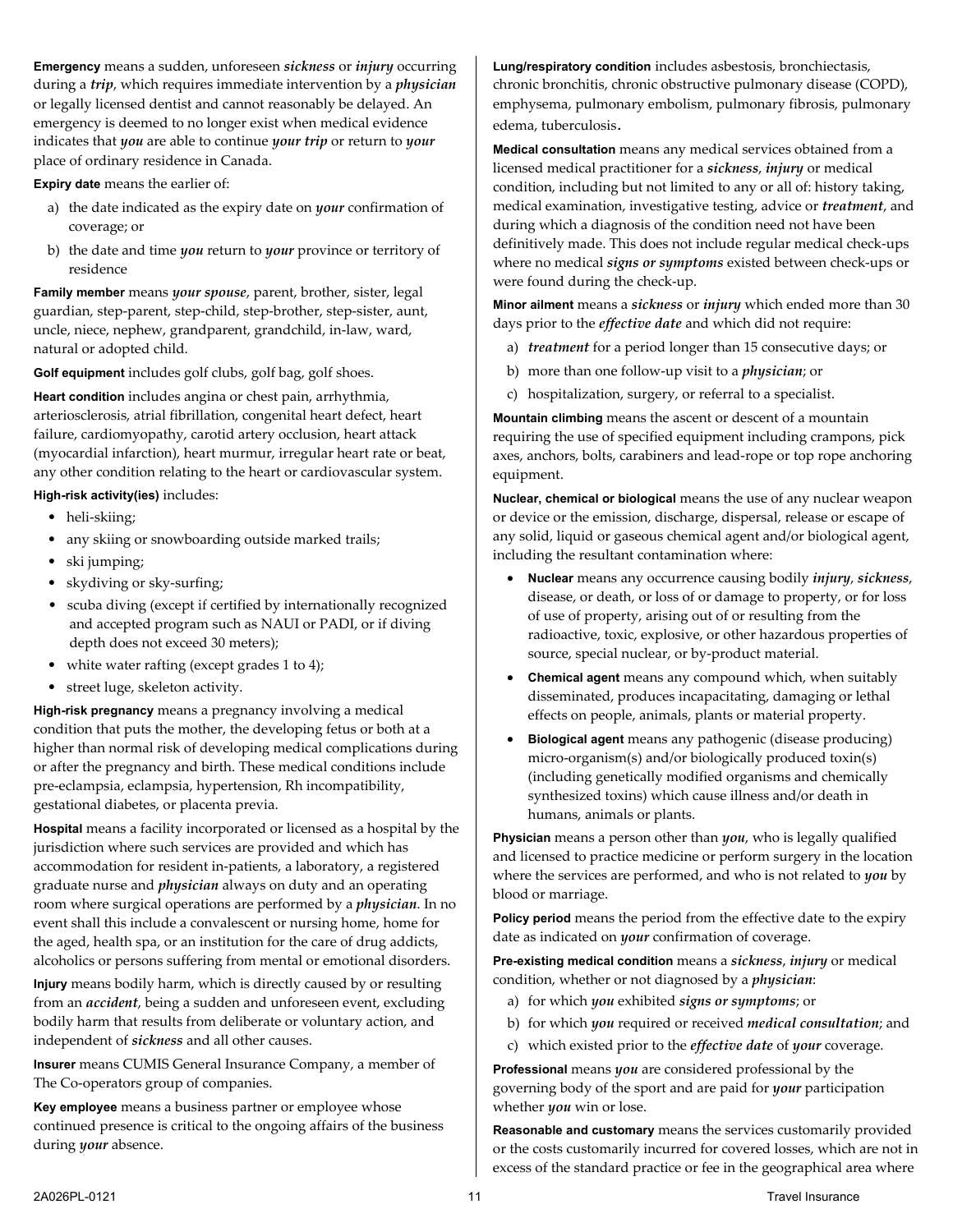the services are provided or costs are incurred for comparable *treatment*, services or supplies for a similar *sickness* or *injury*.

**Rock climbing** includes but is not limited to bouldering, ice climbing, lead or top-rope, multi-pitch, soloing, sport climbing, trad climbing or via ferrata. Rock climbing does not include climbing artificial rock walls when using proper safety equipment under supervision.

**Sickness** means any illness or disease.

**Signs or symptoms** means any evidence of disease experienced by *you* or recognized through observation.

**Ski equipment** includes skis, snowboards, bindings, boots, poles, helmets.

**Spouse** means a person who is legally married to *you*, or a person who has been living with *you* in a common-law relationship for a period of at least 12 consecutive months.

**Stable** describes any medical condition or related condition, including any *heart condition* or *lung/respiratory condition*, for which:

- a) there has been no new *treatment*; and
- b) there has been no change in *treatment* or change in *treatment* frequency or type; and
- c) there have been no *signs or symptoms* or new diagnosis; and
- d) there have been no test results showing deterioration; and
- e) there has been no hospitalization; and
- f) there has been no referral to a specialist (made or recommended) and *you* are not awaiting surgery or the results of investigations performed by any medical professional.
- The following are also considered stable:
- a) Routine (not prescribed by a *physician*) adjustment of insulin to control diabetes provided the insulin was not first prescribed during the time period specified in the Pre-existing Conditions Exclusion shown on *your* confirmation of coverage.
- b) Change from a brand name medication to a generic medication provided the medication was not first prescribed during the time period specified in the Pre-existing Conditions Exclusion shown on *your* confirmation of coverage and there is no increase or decrease in dosage.
- c) Routine adjustment of Coumadin or Warfarin provided the Coumadin or Warfarin was not first prescribed during the time period specified in the Pre-existing Conditions Exclusion shown on *your* confirmation of coverage.
- d) A *minor ailment*.

**Stunt** applies to an action which is outside the normal range for the activity.

**Travel supplier** means a tour operator, travel wholesaler, airline, cruise line, provider of ground transportation or provider of *commercial accommodation* to *you* that is contracted to provide travel services to *you* and that is licensed, registered or otherwise legally authorized to operate and provide travel services.

**Travelling companion** means a person with whom *you* have coordinated travel arrangements and with whom *you* intend to travel during *your trip*.

**Treatment** means a medical, therapeutic or diagnostic procedure prescribed, performed or recommended by a *physician* including, but not limited to, prescribed medication, investigative testing or surgery.

**Trip** means a period during which *you* are travelling outside of *your* province or territory of residence and for which coverage is in effect. For Trip Cancellation & Interruption benefits, a trip begins when *you* leave *your* place of ordinary residence to commence travelling.

**Vehicle** means a private passenger automobile or motorcycle that is used exclusively for the transportation of passengers; and is either owned or rented by *you*.

**You** or **your** means an eligible person named on the application, who has been accepted by Allianz Global Assistance or its authorized representative, and has paid the required premium for a specific plan of insurance.

## <span id="page-11-0"></span>**General Provisions**

#### **Assignment**

Any benefits payable or which may become payable under this policy cannot be assigned by *you*, and the *insurer* is not responsible for and will not be bound by any assignment entered into by *you*.

#### **Benefit Payments**

Unless otherwise stated, all provisions in this policy apply to *you*  during a *trip*. Benefits are only payable to *you* under one policy during a *trip*.

If more than one Allianz Global Administered policy issued by the *insurer* is in effect at the same time, benefits will only be paid under one insurance policy, the one with the greatest sum insured. Benefits are only payable for the plans and the specific sum insured selected, paid for and accepted by Allianz Global Assistance at the time of application, and indicated on *your* confirmation of coverage.

Any benefits payable do not include interest charges.

Benefits payable as a result of *your* death will be payable to *your* named beneficiary or to *your* Estate.

#### **Claim Submission**

*You* or the claimant, if other than *you*, shall be responsible for providing Allianz Global Assistance with the following:

- 1. receipts from commercial organizations for all medical costs incurred and itemized accounts of all medical services which have been provided; and
- 2. any payment made by any other insurance plan or contract, including a government hospital/ medical plan; and
- 3. substantiating medical documentation, at the request of Allianz Global Assistance.

Failure to provide substantiating documents shall invalidate all claims under this insurance.

#### **Conformity With Law**

Any policy provision in conflict with any law to which this policy is subject is hereby deemed to be amended to conform thereto.

#### **Contract**

The application, completed medical questionnaire (if applicable), confirmation of coverage, this policy, any document attached to this policy when issued, and any amendment to the policy agreed upon in writing after it is issued, constitute the entire contract. Each policy or term of coverage is considered a separate contract.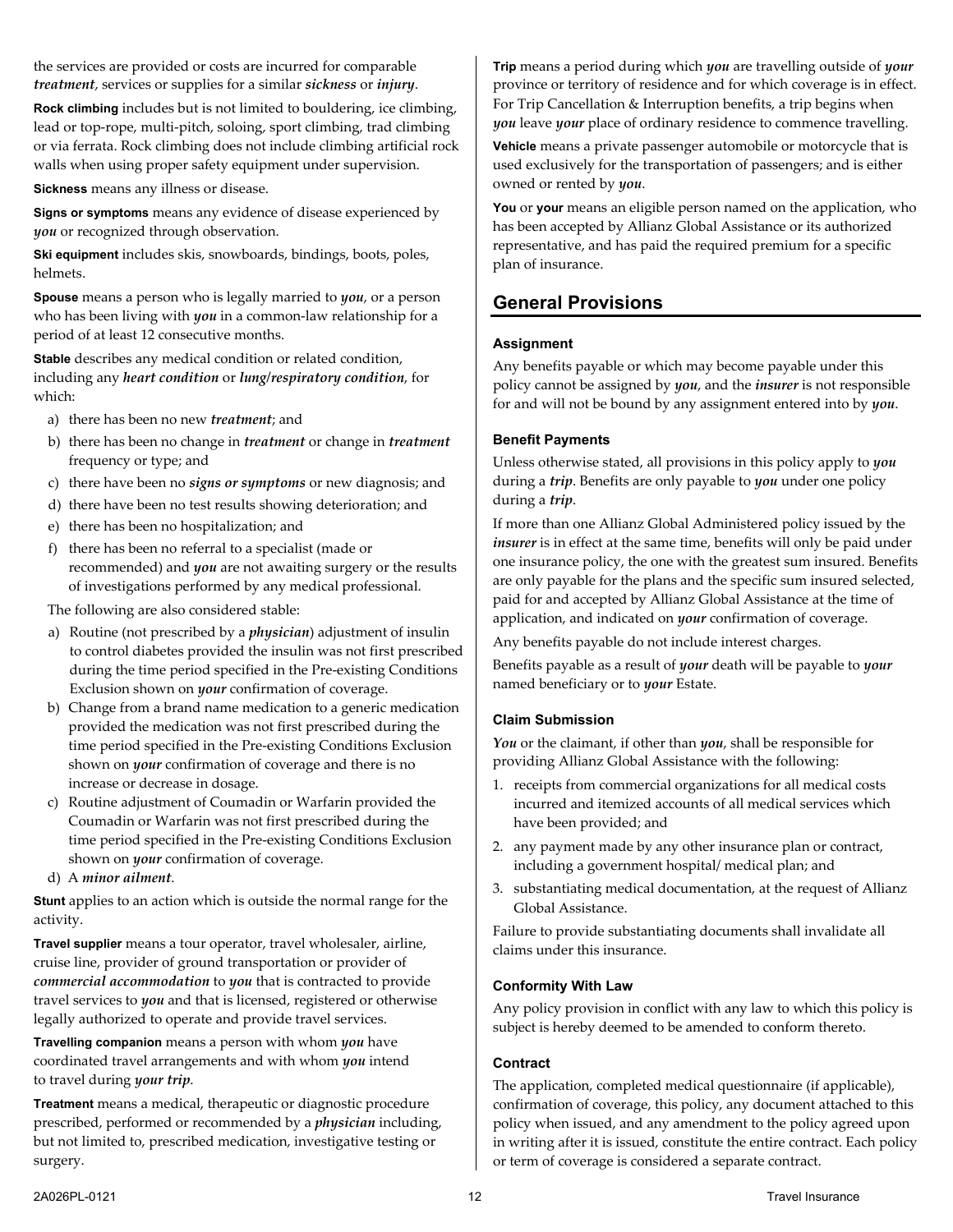#### **Allianz Global Assistance reserves the right to decline any application or any request for extensions of coverage.**

No condition of this policy shall be deemed to have been waived, either in whole or in part, unless the waiver is clearly expressed in writing and signed by the *insurer*.

#### **Coordination of Benefits**

Amounts payable under this plan are in excess of any amounts available or collectible under any existing coverage concurrently in force held by or available to *you*.

Other coverage includes but is not limited to:

- homeowners insurance;
- tenants insurance;
- multi-risk insurance;
- any credit card, third-party liability, group or individual basic or extended health insurance;
- any private or legislative plan of motor vehicle insurance providing hospital, medical or therapeutic coverage.

Allianz Global Assistance, on behalf of the *insurer*, will coordinate all benefits in accordance with the Canadian Life and Health Insurance Association guidelines.

Reimbursement will not be made for any costs, services or supplies that are payable to *you* under a motor vehicle insurance policy or legislative plan pursuant to the no-fault benefits schedule under any Insurance Act, or for which *you* receive benefits from any other party pursuant to any policy or legislative plan of motor vehicle insurance, until such benefits are exhausted.

*You* may not claim or receive in total more than 100% of the loss caused by the insured event.

If *you* are retired with an extended health plan provided by a former employer, with a lifetime limit of up to \$100,000, Allianz Global Assistance, on behalf of the *insurer*, will not coordinate benefits with that provider, except in the event of *your* death.

#### **Currency**

All amounts stated in the policy, including premium, are in Canadian dollars. At the option of Allianz Global Assistance, benefits may be paid in the currency of the country where the loss occurred. If currency conversion is necessary, the exchange rate on the date the service was rendered to *you* will be used.

#### <span id="page-12-0"></span>**Extending Your Trip**

*You* can extend *your* coverage before *you* leave *your* province or territory of residence.

If *you* decide to apply for additional coverage before *you* have left *your* province or territory of residence, contact the agent where coverage was originally purchased.

If *you* decide to apply for additional coverage after *you* have left *your* province or territory of residence, *you* may apply for a new term of coverage if *you*:

- a) purchase additional coverage prior to the *expiry date*; and
- b) are in good health; and
- c) have no reason to seek *medical consultation* during the new term of coverage.

If *you* have incurred a claim, Allianz Global Assistance will review *your* file before deciding on granting an extension.

Each policy or term of coverage is considered a separate contract and all limitations and exclusions will apply.

Allianz Global Assistance reserves the right to decline any request for new terms of coverage.

If *you* decide to extend *your* trip please call *your* travel insurance representative or Allianz Global Assistance.

#### **General Terms**

Insurance terms and conditions are subject to change with each new policy purchased, without prior notice, to reflect actual experience in the marketplace.

#### **Governing Law**

This policy will be governed by the laws of the Canadian province or territory in which *you* normally reside.

#### **Language**

The parties request that the policy and all related documentation be drawn in English. Les parties demandent que la présente police ainsi que toute documentation pertinente soient rédigées en anglais.

#### **Limit on Liability**

It is a condition precedent to liability under this policy that at the time of application and on the *effective date*, *you* are in good health and know of no reason to seek medical attention.

#### **Limitation of Action**

Every action or proceeding against an insurer for the recovery of insurance money payable under the contract is absolutely barred unless commenced within the time set out in the *Insurance Act* (for actions or proceedings governed by the laws of Alberta and British Columbia), *The Insurance Act* (for actions or proceedings governed by the laws of Manitoba), the *Limitations Act, 2002* (for actions or proceedings governed by the laws of Ontario), or other applicable legislation. For those actions or proceedings governed by the laws of Quebec, the prescriptive period is set out in the *Quebec Civil Code*.

#### **Misrepresentation or Nondisclosure**

Your failure to disclose or misrepresentation of any material fact, or fraud, either at the time of application or at the time of claim, shall render the entire contract null at the option of the *insurer*, and any claim submitted thereunder shall not be payable.

Where there is an error as to *your* age, provided that *your* age is within the insurable limits of this policy, the premiums will be adjusted according to *your* correct age.

#### **Premiums**

The total premium amount is due and payable at the time of application. The premium is calculated using the most current rates for *your* age on the *effective date* of this policy as indicated on *your* confirmation of coverage.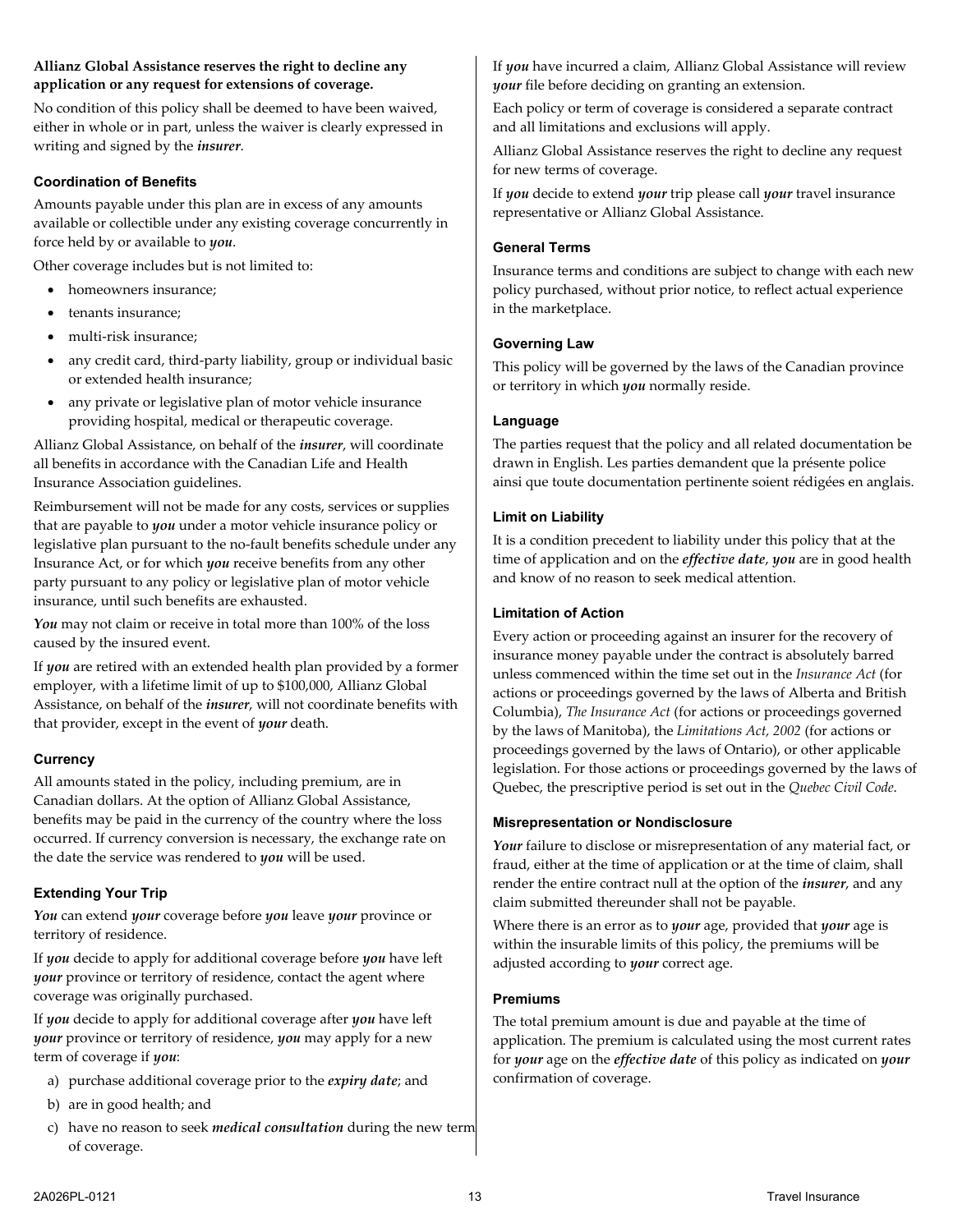#### **Rights of Examination**

The claimant shall provide the *insurer* with the opportunity to examine *you* when and so often as it reasonably requires while a claim is pending. In the case of *your* death, the *insurer* may require an autopsy, subject to any laws of the applicable jurisdiction relating to autopsies.

## **Right to be Reimbursed (Subrogation)**

As a condition to receiving benefits under the policy, *you* agree to:

- a) reimburse the *insurer* for all *emergency* medical and *hospital* costs paid under the policy from any amounts *you* receive from a third party responsible (in whole or in part) for *your injury* or *sickness* whether such amounts are paid under a judgment or settlement agreement;
- b) whenever reasonable, initiate a legal action against the third party to recover *your* damages, which include *emergency* medical and *hospital* costs paid under the policy;
- c) include all *emergency* medical and *hospital* costs paid under the policy in any settlement agreement *you* reach with the third party;
- d) act reasonably to preserve the *insurer's* right to be reimbursed for any *emergency* medical or *hospital* costs paid under the policy;
- e) keep the *insurer* informed of the status of any legal action against the third party; and
- f) advise *your* counsel of the *insurer's* right to reimbursement under the policy.

Your obligations under this section of the policy in no way restricts the *insurer's* right to bring a subrogated claim in *your* name against the third party and *you* agree to cooperate with the *insurer* fully should the *insurer* choose to exercise its right of subrogation.

#### **Sanctions**

Benefits are not payable under this policy for any losses or expenses incurred due to or as a result of *your* travel to a sanctioned country for any business or activity that would violate any Canadian or any other applicable national economic or trade sanction law or regulation.

#### **Time**

Expiry time of coverage is the time within the time zone where *you* were residing when the application was made.

# <span id="page-13-0"></span>**Premium Refunds**

A full refund will be provided for policies which are returned within 10 days of purchase, provided *you* have not departed on *your trip* and a claim has not been incurred, as described in the section titled Right To Examine.

Trip Cancellation & Interruption Package Plans are refundable prior to the date of departure only when:

- a) *you* are unable to travel following cancellation of the insured *trip* by the *travel supplier*, provided all penalties are waived; or
- b) *you* are unable to travel following rescheduling of an insured *trip* by the *travel supplier*, provided all penalties are waived; or
- c) *you* cancel the *trip* before any penalties come into effect.

# **When submitting** *your* **premium refund request, please include:**

- 1. a fully completed and signed Refund Request Form; and
- 2. a copy of *your* confirmation of coverage; and
- 3. any other documentation to support *your* refund request.

#### **Important Note**

Premium refunds, regardless of method of payment, must be obtained from the representative where coverage was originally purchased unless purchased directly from Allianz Global Assistance.

There will be no refund of premium if a claim has been made.

For package plans, no refund will be payable for any portion of the premium if a claim has been made against any benefit included in the package.

The refund will be calculated based on the date the refund request is received by Allianz Global Assistance.

<span id="page-13-1"></span>Refund amounts less than \$20 will not be issued.

# **Claims Procedures**

Claims forms are available by calling Allianz Global Assistance's Claims Department.

## **SEND** *YOUR* **CLAIMS TO:**

## **Allianz Global Assistance Claims Department** P.O. Box 277 Waterloo, Ontario N2J 4A4 Canada Collect worldwide: 416-340-8809 Toll free Canada/U.S.A.: 1-800-869-6747

- 1. **Notice of Claim.** Claims must be reported within 30 days of occurrence.
- 2. **Proof of Loss.** Written proof of loss must be submitted within 90 days of occurrence.
- 3. Any costs incurred for documentation or required reports are *your* or the claimant's responsibility.
- 4. To submit *your* claim, fill out the claim form completely and include all original bills. Incomplete information will cause delay.
- 5. All eligible claims must be supported by original receipts from commercial organizations.

#### **When submitting** *your* **Trip Cancellation & Interruption claim, please include:**

## **a) All Trip Cancellation & Interruption claims**

- 1. A fully completed and signed claim form. Incomplete forms will be returned and will delay processing of *your* claim. Both *you* and the claimant (if other than *you*) must sign the Authorization and Certification.
- 2. A Medical Certificate completed by the treating *physician*. A copy of the patient's/deceased's medical records may be required.
- 3. If cancellation is due to death, copy of death certificate.
- 4. If cancellation is due to any reason other than *sickness*, *injury* or death, please contact the Allianz Global Assistance Claims Department for detailed claims requirements.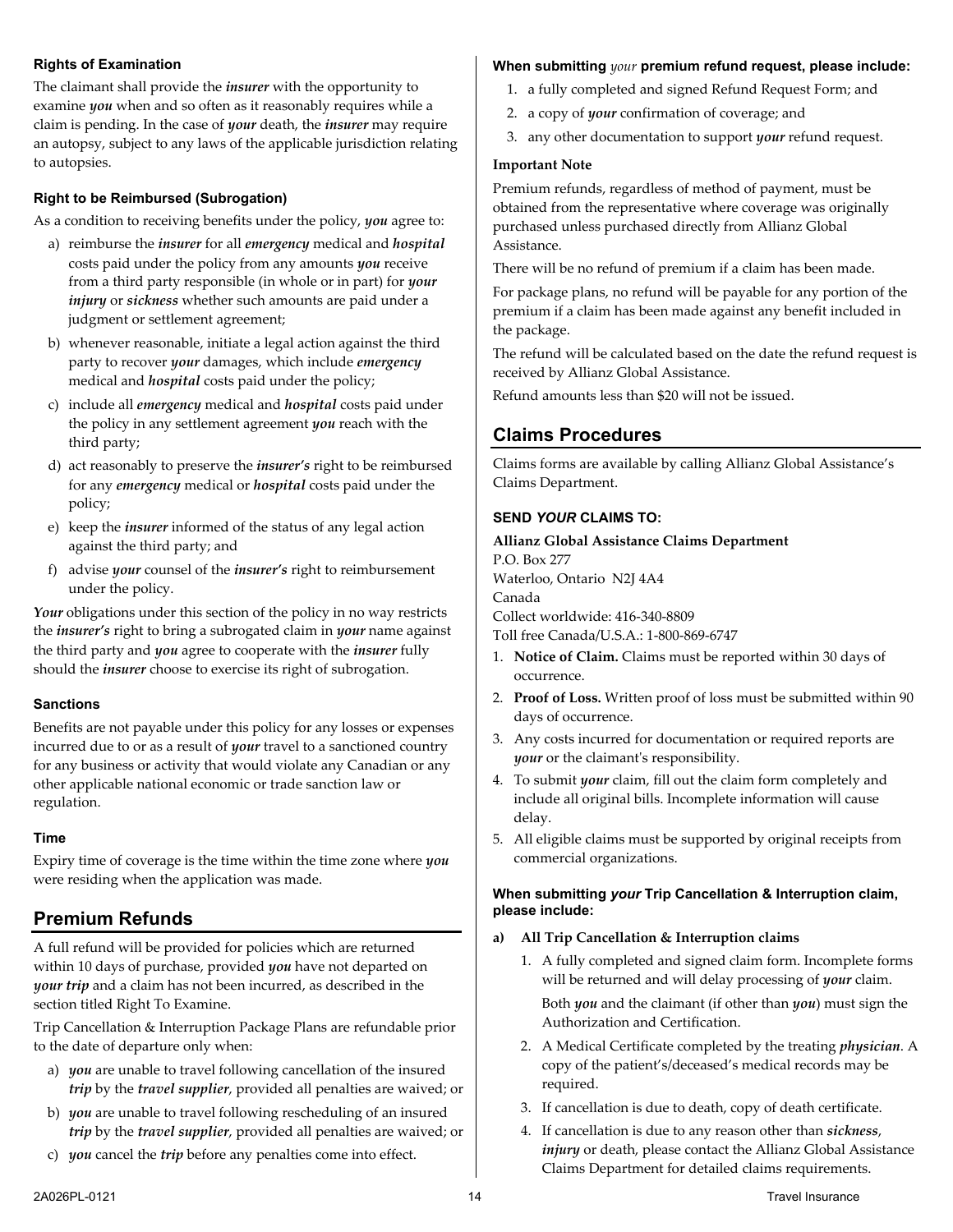5. Any other documentation to support *your* claim.

#### **b) Prior to Departure (in addition to the requirements for item a) above)**

- 1. Itemized copy of the invoice confirming the amount paid for *your trip*, including the cost of airfare, hotel, taxes, service fees and any other expenses.
- 2. Proof of payment such as: a credit card statement, a copy of a cancelled cheque, or a copy of the official receipt issued by the travel agency.
- 3. Statement of refund from the *travel supplier* or agent if applicable.
- 4. Original unused airline tickets and any other original travel documentation (if *you* did not get a refund from any other source).
- 5. Tour operator terms and conditions.
- 6. Any other documentation to support *your* claim.

#### **c) After Departure (in addition to the requirements for item a) above)**

- 1. Original unused airline ticket and passenger coupon of the new replacement ticket purchased to return home.
- 2. If only a change-fee was charged, receipt showing the amount charged.
- 3. For an unused tour, a copy of the original invoice, breakdown of unused tour cost, and a copy of the travel itinerary.
- 4. Any original receipts for out-of-pocket expenses incurred due to interruption or delayed return.
- 5. Any other documentation to support *your* claim.

#### **Important Note**

If an insured *trip* must be cancelled, the *travel supplier* or agent must be notified on the day (or the next business day) that the cause of cancellation occurs. Benefits are limited to the amounts that are non-refundable at the occurrence date of the Covered Reason that was the cause for cancellation, regardless of the date the *trip* is cancelled.

#### **When submitting** *your* **Baggage claim, please include:**

- 1. A completed and signed claim form with a brief explanation of the incident leading to the loss.
- 2. An itemized list detailing the value of all lost or stolen items, together with proof of ownership such as receipts, photos, credit card statements, owners manuals, etc.
- 3. Copy of correspondence from any other source which may cover this loss, confirming payment or denying liability.
- 4. Copy of airline tickets and itinerary confirming departure and return dates.
- 5. Any other documents to support *your* claim.

#### **Important Note**

Immediately notify the airline, bus, railroad, hotel or other authorities where the theft occurred and obtain an official report. A police report is required in the event of stolen baggage or personal effects.

#### **When submitting** *your* **Accidental Death & Dismemberment claim, please include:**

- 1. A fully completed and signed claim form by either *you*, or in the case of *your* death, by the appointed executor/executrix.
- 2. The police report including any witness statements.
- 3. The coroner's report.
- 4. The death certificate (in the event of death).
- 5. The Medical Certificate completed by the attending *physician* or *hospital* medical records.
- 6. Any other documents requested by Allianz Global Assistance after initial review of the claim.

#### **When submitting** *your* **Flight Accident claim, please include:**

- 1. A fully completed and signed claim form (completed by either *you*, or in the case of death, by the appointed executor/executrix).
- 2. A copy of flight itinerary.
- 3. A copy of incident report from airline or airport.
- 4. The Medical Certificate completed by the attending *physician* or *hospital* medical records.
- <span id="page-14-0"></span>5. The death certificate (in the event of death).

# **Privacy Information Notice**

CUMIS General Insurance Company (the "insurer") and the insurer's insurance administrator, Allianz Global Assistance, and the insurer's agents, representatives and reinsurers (for the purpose of this Personal Information Notice collectively "we" "us" and "our") require personal information including:

- details about you including your name, date of birth, address, telephone numbers, e-mail address, employer, and other identification;
- medical records and information about you;
- records that reflect your business dealings with and through us.

This personal information is collected for the following insurance purposes when offering and providing insurance and related services:

- to identify and communicate with you;
- to consider any application for insurance;
- if approved, to issue a Policy or Certificate of insurance;
- to administer insurance and related benefits;
- to evaluate insurance risk, manage and coordinate claims, reprice medical expenses and negotiate payment of claims expenses;
- to investigate claims and to determine eligibility for insurance benefits;
- to provide assistance services;
- for fraud prevention and debt collection purposes;
- as required or permitted by law.

We only collect personal information necessary for insurance purposes from individuals who apply for insurance, from Certificate or Policy holders, insureds and claimants. In some cases we also collect personal information from members of a Certificate or Policy holder's, insured's or claimant's family or their friends when they are unable, for medical or other reasons, to communicate directly with us. We also collect and disclose information for the insurance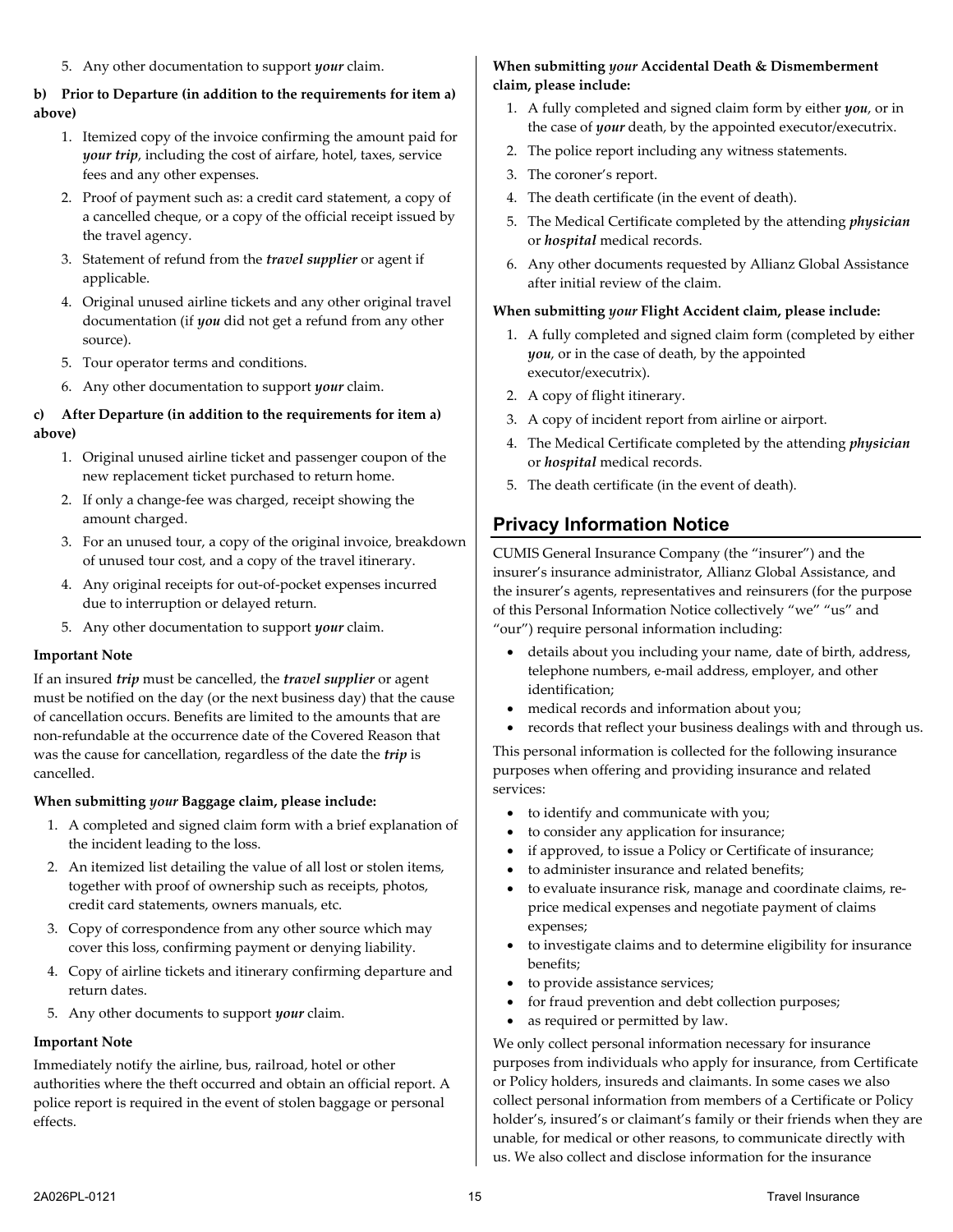purposes from, to and with, third parties such as, but not necessarily limited to, health care practitioners and facilities in Canada and abroad, government and private health insurers and family members and friends of the insured, Certificate or Policy holder or claimant. We may also use and disclose information from our existing files for the insurance purposes. Our employees who require this information for the purposes of their duties will have access to this file.

Upon your request and authorization, we may also disclose this information to other persons.

From time to time, and if permitted by applicable law, we may also collect, use or disclose personal information in order to offer additional or upgraded products and services (the "optional purposes").

When an individual applies for, purchases, or is covered by one of our insurance policies or submits a claim for insurance benefits, he or she is presumed to consent to the personal information practices described in this notice. If an individual does not wish to have their personal information used for the optional purposes they need only notify Allianz Global Assistance. A person may decline to have their information collected, used or disclosed for the insurance purposes but in that instance we will likely be unable to provide insurance and related services.

Personal information is maintained in the Policy or Policy holder's, insured's or claimant's file that we establish and maintain in the offices of Allianz Global Assistance. In some instances we may additionally maintain or communicate or transfer information to health care and other service providers located outside of Canada. As a result, personal information may be accessible to regulatory authorities in accordance with the law of these other jurisdictions. For information about how to obtain access to written information about our policies and procedures with respect to service providers outside of Canada, please contact the Privacy Officer at [privacy@allianz-assistance.ca.](mailto:privacy@allianz-assistance.ca)

We will retain the personal information we collect for a specified period of time and in a storage method appropriate with legal and our internal corporate requirements. Personal information will be securely destroyed following the expiration of the appropriate retention period. Individuals have a right to request to access or correct personal information we have on file by contacting the Privacy Officer at *privacy@allianz-assistance.ca* or by writing to:

Privacy Officer Allianz Global Assistance 700 Jamieson Parkway Cambridge, Ontario N3C 4N6 Canada

For a complete copy of Our Privacy Policy please visi[t www.allianz](http://www.allianz-assistance.ca/)[assistance.ca.](http://www.allianz-assistance.ca/)

# **Questions?**

If *you* have any questions or concerns about our products or services, or *your* policy or claim please feel free to contact Allianz Global Assistance any time:

Toll Free: 1-800-670-4426 Collect: (416) 340-1980

# <span id="page-15-0"></span>**Statutory Conditions**

**Despite any other provision contained in the contract, this contract is subject to the statutory conditions in the Insurance Act respecting contracts of Accident and Sickness Insurance. For Québec residents, notwithstanding any other provisions herein contained, this contract is subject to the mandatory provisions of the Civil Code of Québec respecting contracts of Accident and Sickness Insurance.**

**Administered by:**

**AZGA Service Canada Inc. o/a Allianz Global Assistance** 700 Jamieson Parkway Cambridge, Ontario N3C 4N6 Canada **Underwritten by:**

**CUMIS General Insurance Company**

P.O. Box 5065, 151 North Service Road Burlington, Ontario L7R 4C2

# <span id="page-15-1"></span>**Travel Assistance**

**NOTE: The following assistance services are for** *your* **convenience only, expenses related to these helpful services may not be covered under this policy. Please refer to the benefit wording for details of what is covered.**

*You* can count on Allianz Global Assistance's assistance 24 hours a day, 7 days a week. During an *emergency*, wherever possible, Allianz Global Assistance's services include, but are not limited to:

- Monitoring the status of *your* medical case and communicating between patient, family *physician*, employer, travel company, consulate, etc.
- Coordinating travel arrangements as follows:
	- i. *emergency* medical transportation and *treatment* en route, at the request of *you* or *your physician*;
	- ii. escort and transportation home for stranded dependent children and/or other extended family members or friends while *you* are in hospital;
	- iii. *your* return home if ill or injured;
	- iv. should *you* die away from home, services for the repatriation of *your* remains.

Allianz Global Assistance can also help *you* when non-medical emergencies arise on *your trip*:

- With emergency cash services in the event of an emergency, Allianz Global Assistance will coordinate between *you* and *your* friend, *family member*, business or credit card company for a cash transfer.
- With emergency message services Allianz Global Assistance will take emergency messages from or for *you*.
- With emergency ticket replacement Allianz Global Assistance will help *you* replace lost or stolen airline tickets.
- With legal services Allianz Global Assistance will help *you* contact a local attorney or the appropriate consular officer if *you* are arrested or detained, are in a traffic accident or otherwise require legal help.
- With bail bond services these can be co-ordinated for *you* in all locations where they are available.